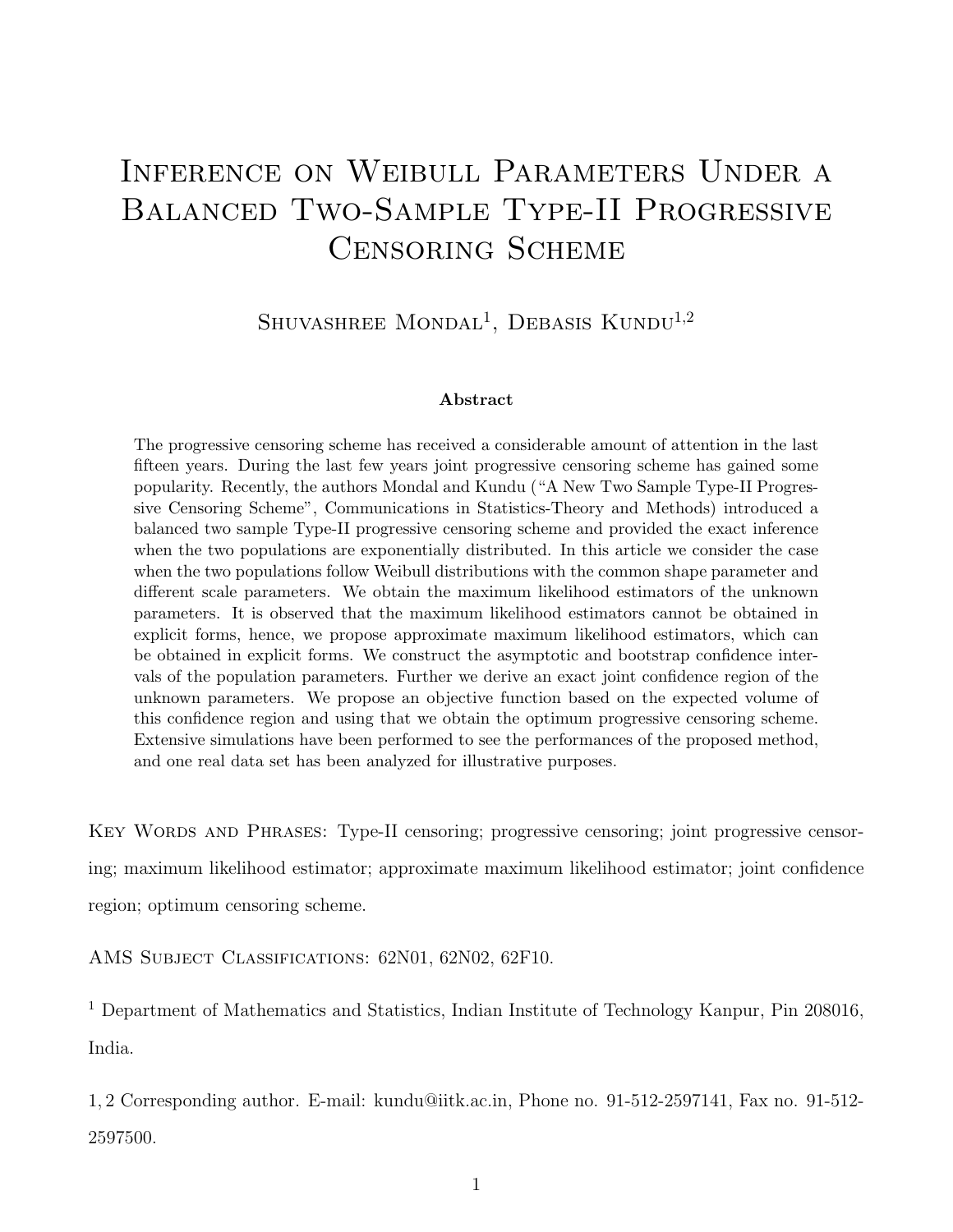### 1 INTRODUCTION

In any life testing experiment censoring is inevitable. Different censoring schemes have been introduced in the literature to optimize time, cost and efficiency. Among different censoring schemes, Type-I and Type-II are the two most popular censoring schemes. But none of these censoring schemes allows removal of the experimental units during a life testing experiment. Progressive censoring scheme incorporates this flexibility in a life testing experiment. Progressive Type-II censoring scheme allows removal of experimental units during the experiment as well as ensures a certain number of failures to be observed during the experiment to make it efficient. Extensive work had been done on the different aspects of the progressive censoring since the introduction of the book by Balakrishnan and Aggarwala<sup>2</sup>. A comprehensive collection of different work related to progressive censoring scheme can be found in a recent book by Balakrishnan and Cramer<sup>3</sup>.

But all these developments are mainly based on a single population. Recently two sample joint censoring schemes are becoming popular for a life testing experiment mainly to optimize time and cost. In a Type-II joint censoring scheme two samples are put on a life testing experiment simultaneously and the experiment is continued until a certain number of failures are observed. Balakrishnan and Rasouli<sup>7</sup> first considered the likelihood inference for two exponential populations under a Type-II joint censoring scheme. Ashour and  $Eraki<sup>1</sup>$  extended the results for multiple populations and when the lifetimes of different populations follow Weibull distributions.

Recently, Rasouli and Balakrishnan  $^{21}$  introduced a joint progressive Type-II censoring (JPC) scheme and provided the exact likelihood inference for two exponential populations under this censoring scheme. Parsi and Ganjali  $^{17}$  extended the results of Rasouli and Balakrishnan  $^{21}$  for two Weibull populations. Mondal and Kundu<sup>14</sup> provided point and interval estimation for two Weibull populations under the JPC scheme. Doostparast and Ahmadi et al.<sup>12</sup> provided the Bayesian inference of the unknown parameters based on the data obtained from a JPC scheme under the LINEX loss function. Balakrishnan et al.<sup>8</sup> extended the JPC model to  $K(\geq 2)$  populations and studied the exact likelihood inference of the unknown model parameters for the exponential distributions.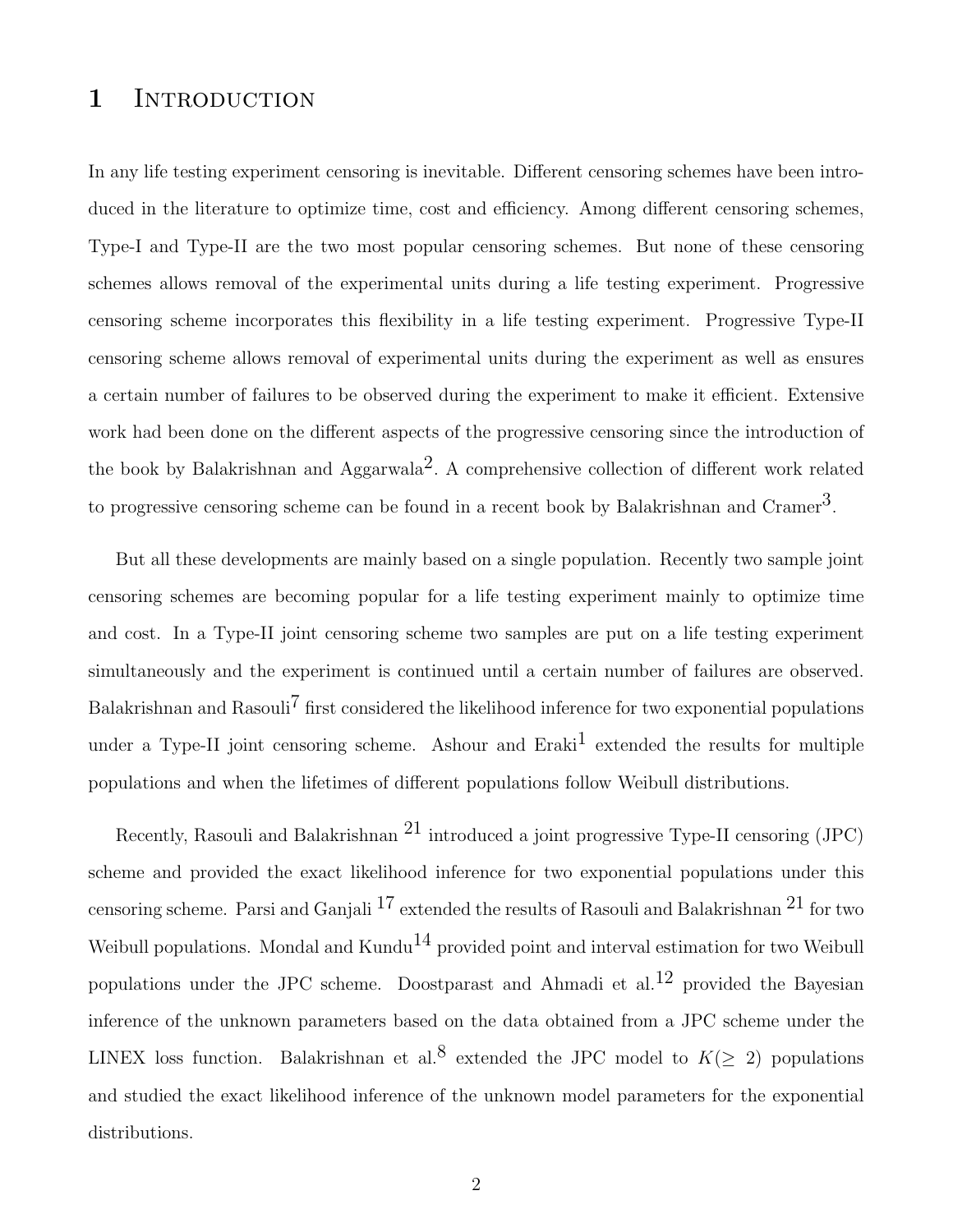Mondal and Kundu<sup>13</sup> recently introduced a balanced joint progressive Type-II censoring (BJPC) scheme and it is observed that it has certain advantages over the JPC scheme originally introduced by Rasouli and Balakrishnan  $21$ . The scheme proposed by Mondal and Kundu<sup>13</sup> has a close connection with the self relocating design proposed by Srivastava<sup>22</sup>. Mondal and Kundu<sup>13</sup> provided the exact likelihood inference for the two exponential populations under a BJPC scheme. In practice, this scheme can be applied in an accelerated life testing problem, where the products are put under different stress levels. Again in acceptance sampling plan problem, this scheme can be used to make decision on the acceptance of the lots coming from different product lines. Therefore, in a single experiment, we can decide on multiple different products.

The main aim of this paper is to study likelihood inference of two Weibull populations under this new scheme. We provide the maximum likelihood estimators (MLEs) of the unknown parameters, and it is observed that the MLEs of the unknown parameters cannot be obtained in explicit forms. Due to this reason we propose to use approximate maximum likelihood estimators (AMLEs) of the unknown model parameters, which can be obtained in explicit forms. We propose to use the asymptotic distribution of the MLEs and bootstrap method to construct confidence intervals (CI) of the unknown model parameters. We also provide an exact joint confidence region of the parameter set. Further, we propose an objective function based on the expected volume of this confidence region and this has been used to find the optimum censoring scheme (OCS). Extensive simulations are performed to see the effectiveness of the different methods, and one real data set has been analyzed for illustrative purposes.

Rest of the paper is organized as follows. In Section 2 we briefly describe the model and provide necessary assumptions. The MLEs and AMLEs are derived in Section 3. In Section 4 we provide the joint confidence regions of the unknown parameters. Next we propose the objective function in Section 5. In Section 6 we provide the simulation results and the analysis of a real data set. Finally we conclude the paper in Section 7.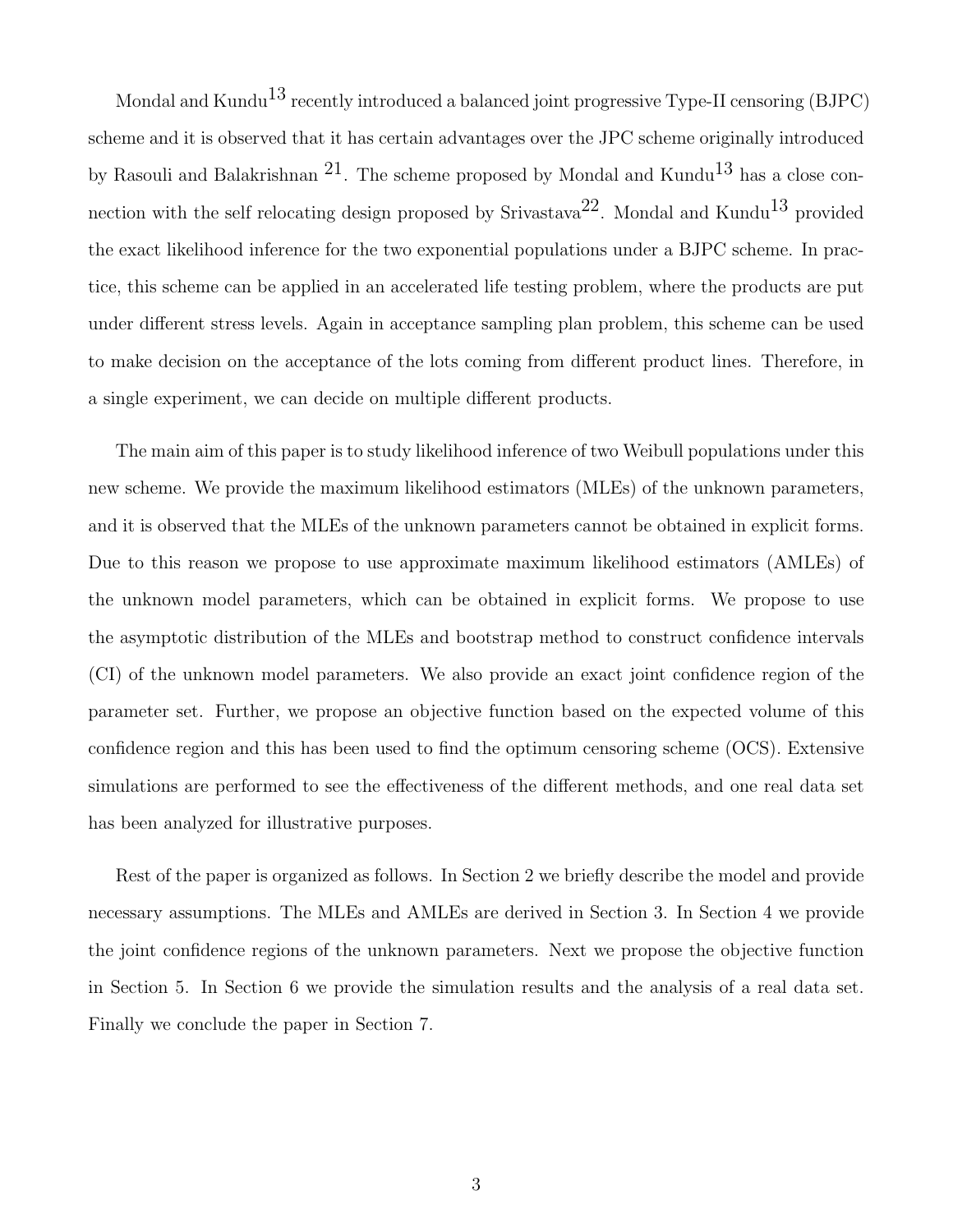### 2 MODEL DESCRIPTION AND MODEL ASSUMPTION

The BJPC scheme proposed by Mondal and Kundu<sup>13</sup> can be briefly described as follows. Suppose there are two lines of similar products, say, line A and line B and it is important to study the relative merits of these two products. From each of the product lines we draw a sample of size  $m$ . Let  $k$ be the total number of failures to be observed from the life testing experiment and  $R_1, \ldots, R_{k-1}$ are pre-specified non-negative integers satisfying  $\sum_{i=1}^{k-1} (R_i + 1) < m$ . Under the BJPC scheme, two sets of samples from these two products are simultaneously put on a test. Suppose the first failure is coming from the product line A and the first failure time is denoted by  $W_1$ , then at  $W_1, R_1$  units are removed randomly from the remaining  $m-1$  surviving units of the product line A as well as  $R_1 + 1$  units are chosen randomly from the remaining m surviving units of product line B and they are removed from the experiment. Next, if the second failure is coming from the product line B at time point  $W_2$ ,  $R_2 + 1$  units are withdrawn from the remaining  $m - R_1 - 1$  units from the product line A and  $R_2$  units withdrawn from the remaining  $m - R_1 - 2$  units from the product line B randomly at  $W_2$ . The test is continued until k failures are observed with removal of all the remaining surviving units from both the product lines at the kth failure. In this life testing experiment a new set of random variable  $Z_1, \ldots, Z_k$  is introduced where  $Z_i = 1$  or 0 if the i-th failure comes from the product line A or B, respectively. Under the BJPC scheme, the data consist of  $(\mathbf{W}, \mathbf{Z})$  where  $\mathbf{W} = (W_1, \dots, W_k)$  and  $\mathbf{Z} = (Z_1, \dots, Z_k)$ . A schematic diagram of the BJPC scheme is provided in Figures 1 and 2.

A random variable X is said to follow Weibull distribution with the shape parameter  $\alpha > 0$ and the scale parameter  $\lambda > 0$  if it has the following probability density function (PDF)

$$
f(x; \alpha, \lambda) = \begin{cases} \alpha \lambda x^{\alpha - 1} e^{-\lambda x^{\alpha}} & \text{if } x > 0 \\ 0 & \text{if } x \le 0, \end{cases}
$$
 (1)

and it will be denoted by  $WE(\alpha, \lambda)$ . We assume the lifetimes of m units of product line A, say  $X_1, \ldots, X_m$ , are independent identically distributed (i.i.d.) random variables from  $WE(\alpha, \lambda_1)$ and the lifetimes of m units of product line B, say  $Y_1, \ldots, Y_m$  are i.i.d. random variables from  $WE(\alpha, \lambda_2)$ .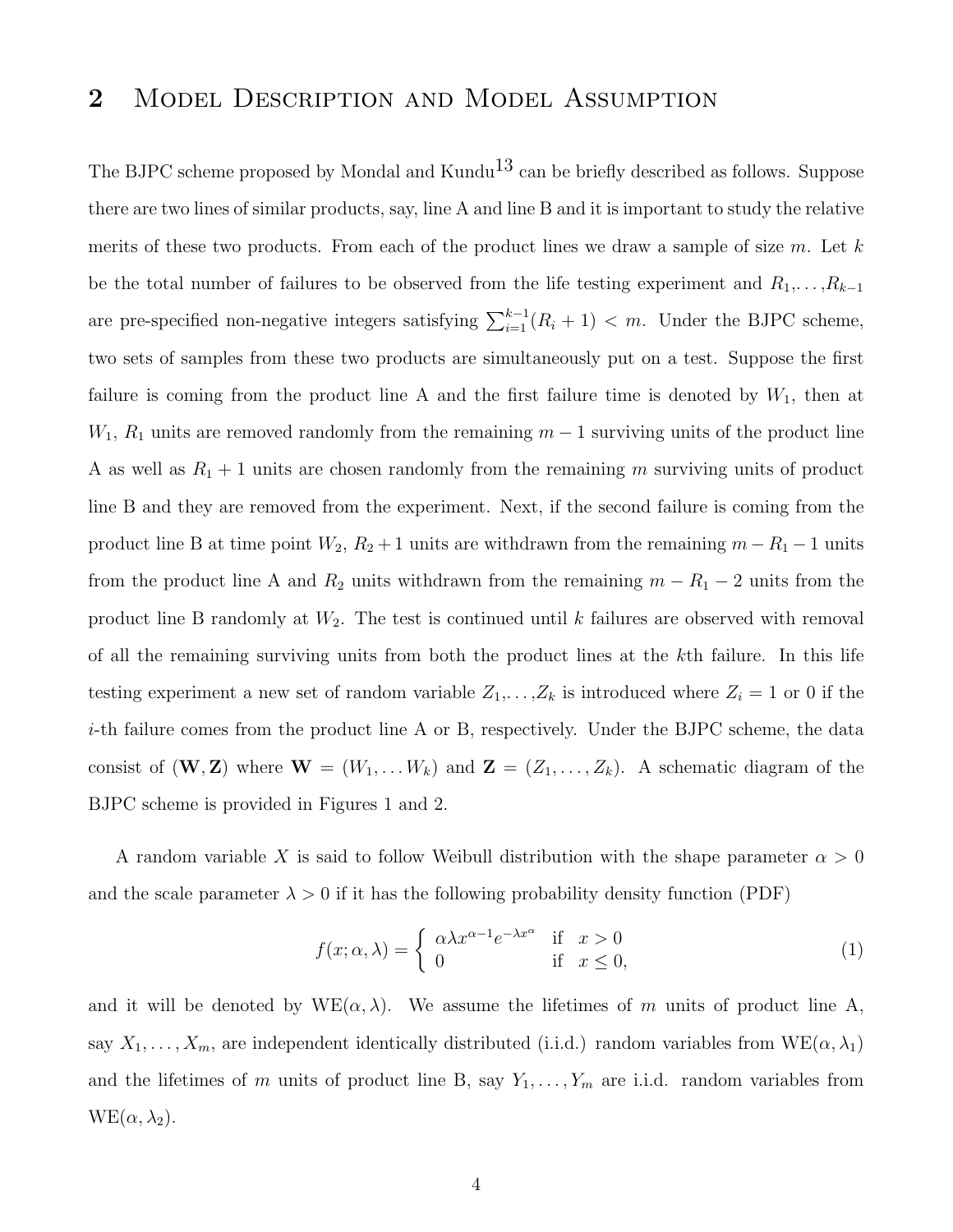

Figure 2: kth failure comes from Population 2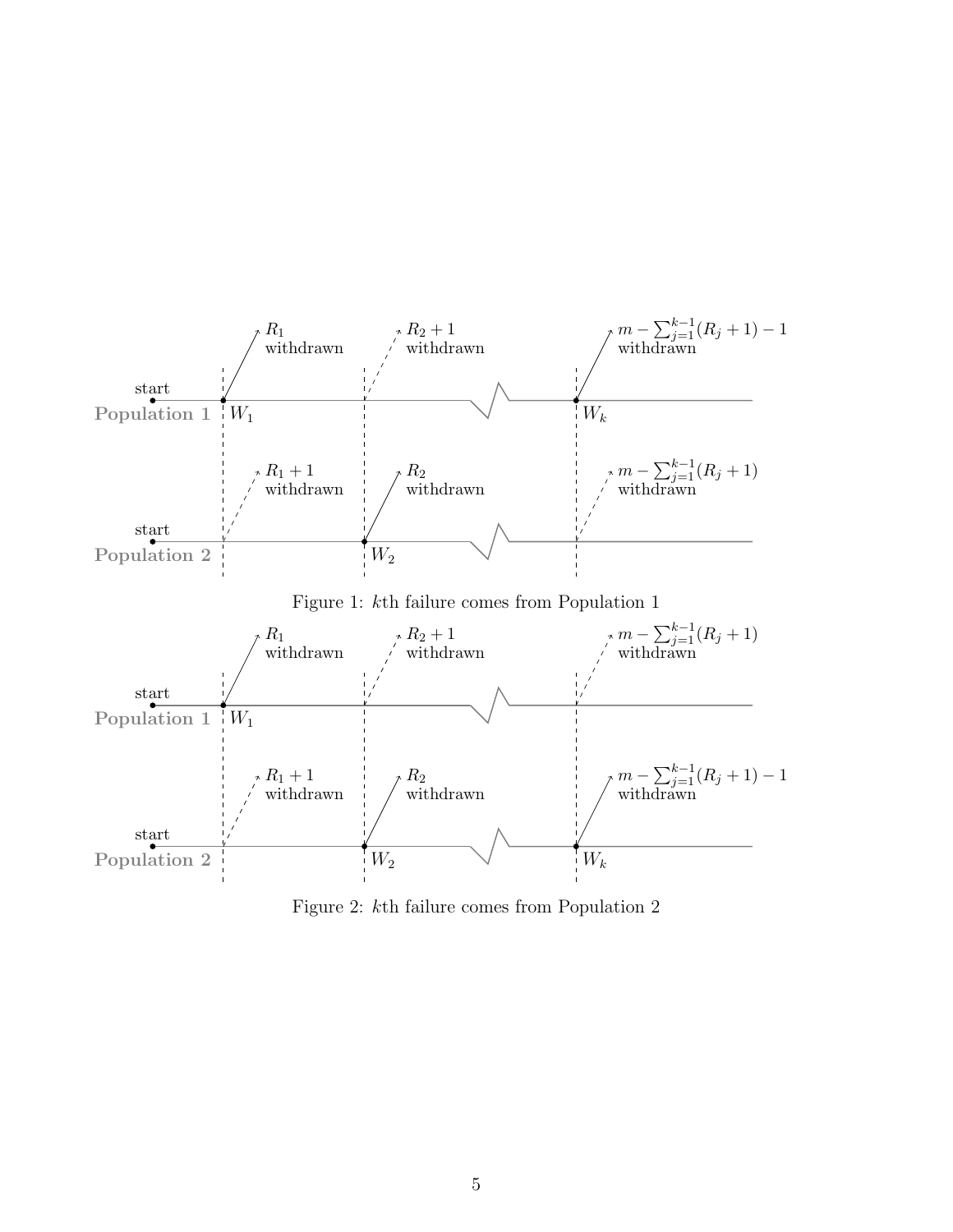# 3 POINT ESTIMATIONS

### 3.1 Maximum Likelihood Estimators (MLEs)

The likelihood function of the unknown parameters  $(\alpha, \lambda_1, \lambda_2)$  based on the observed data  $(\mathbf{W}, \mathbf{Z})$ , is given by

$$
L(\alpha, \lambda_1, \lambda_2 | \mathbf{w}, \mathbf{z}) = \left[ \prod_{i=1}^k (m - \sum_{j=1}^{i-1} (R_j + 1)) \right] \times \alpha^k \lambda_1^{k_1} \lambda_2^{k_2} \times \left[ \prod_{i=1}^k w_i^{\alpha - 1} \right] \times
$$
  
\n
$$
e^{-(\lambda_1 + \lambda_2) \left( \sum_{i=1}^{k-1} (R_i + 1)_{i} w_i^{\alpha} + (m - \sum_{i=1}^{k-1} (R_i + 1)) w_k^{\alpha} \right)}
$$
  
\n
$$
= C \alpha^k \lambda_1^{k_1} \lambda_2^{k_2} \prod_{i=1}^k w_i^{\alpha - 1} e^{-(\lambda_1 + \lambda_2) A(\alpha)},
$$
\n(2)

where

$$
C = \prod_{i=1}^{k} (m - \sum_{j=1}^{i-1} (R_j + 1)),
$$
  
\n
$$
k_1 = \sum_{i=1}^{k} z_i, \quad k_2 = \sum_{i=1}^{k} (1 - z_i) = k - k_1,
$$
  
\n
$$
A(\alpha) = \sum_{i=1}^{k} c_i w_i^{\alpha}, \quad c_i = R_i + 1; i = 1, ..., k - 1, c_k = m - \sum_{i=1}^{k-1} (R_i + 1).
$$

The log-likelihood function without the normalizing constant is given by

$$
l(\alpha, \lambda_1, \lambda_2 | \mathbf{w}, \mathbf{z}) = k \ln(\alpha) + k_1 \ln(\lambda_1) + k_2 \ln(\lambda_2) - (\lambda_1 + \lambda_2) A(\alpha) + (\alpha - 1) \sum_{i=1}^k \ln(w_i). \tag{3}
$$

Hence, the normal equations can be obtained by taking partial derivatives of the log-likelihood function (3) and equating them to zero as given below

$$
\frac{\partial l}{\partial \lambda_1} = \frac{k_1}{\lambda_1} - \sum_{i=1}^k c_i w_i^{\alpha} = 0,
$$
\n(4)

$$
\frac{\partial l}{\partial \lambda_2} = \frac{k_2}{\lambda_2} - \sum_{i=1}^k c_i w_i^{\alpha} = 0,\tag{5}
$$

$$
\frac{\partial l}{\partial \alpha} = \frac{k}{\alpha} - (\lambda_1 + \lambda_2) \sum_{i=1}^{k} c_i \ln(w_i) w_i^{\alpha} + \sum_{i=1}^{k} \ln w_i = 0. \tag{6}
$$

For a given  $\alpha$ , when  $k_1 > 0$  and  $k_2 > 0$  the MLEs of  $\lambda_1$  and  $\lambda_2$  can be obtained from (4) and (5) as follows:

$$
\widehat{\lambda}_1(\alpha) = \frac{k_1}{A(\alpha)}
$$
 and  $\widehat{\lambda}_2(\alpha) = \frac{k_2}{A(\alpha)}$ .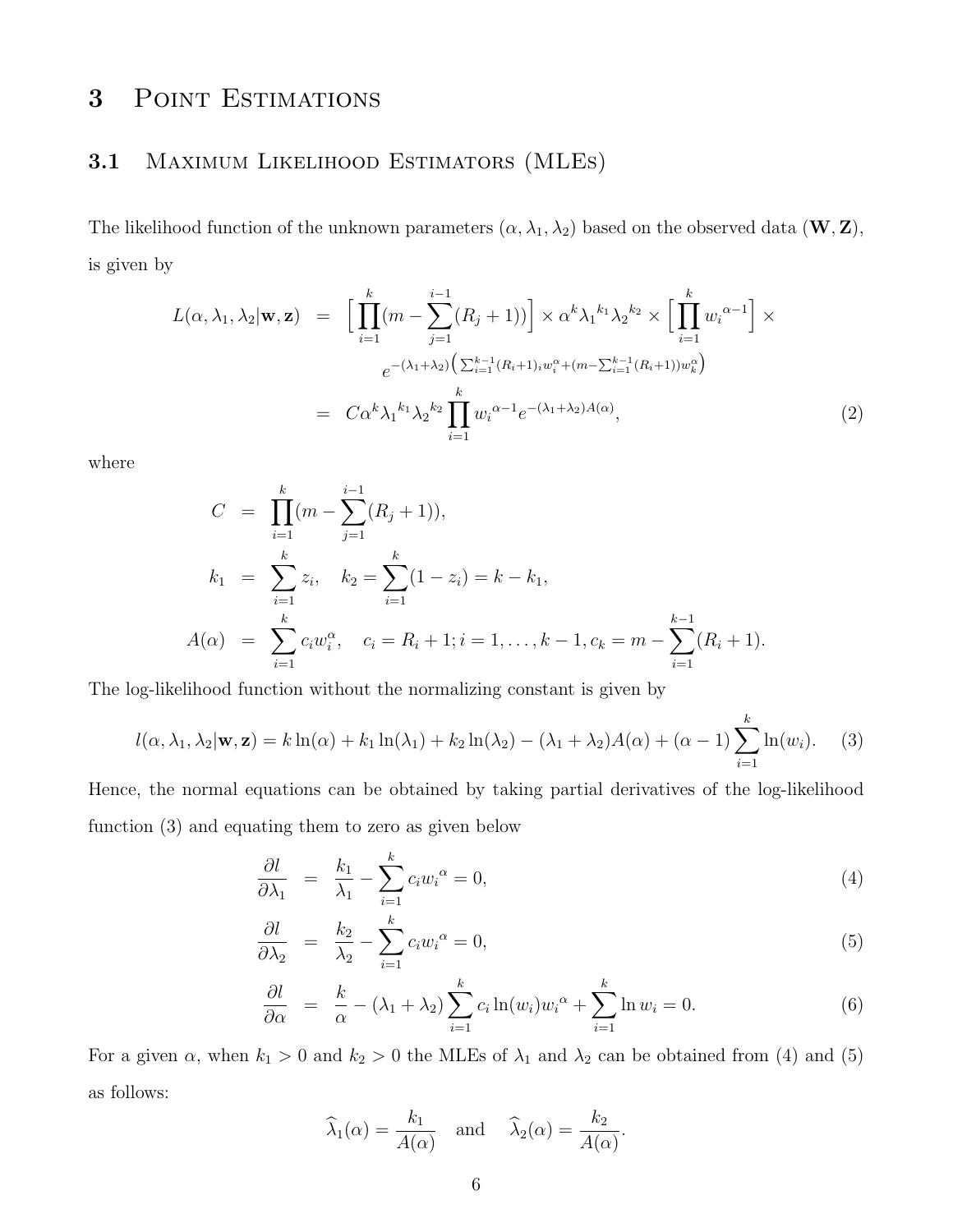When  $\alpha$  is also unknown, it is possible to obtain the MLE of  $\alpha$  from (6) by substituting  $\lambda_1$  and  $\lambda_2$ with  $\widehat{\lambda}_1(\alpha)$  and  $\widehat{\lambda}_2(\alpha)$ , respectively. Alternatively, the MLE of  $\alpha$  can be obtained by maximizing the profile log-likelihood function of  $\alpha$ ,  $l(\alpha, \hat{\lambda}_1(\alpha), \hat{\lambda}_2(\alpha)) = P(\alpha)$  (say), where,

$$
P(\alpha) = k \ln(\alpha) - k \ln A(\alpha) + (\alpha - 1) \sum_{i=1}^{k} \ln(w_i).
$$
 (7)

The function  $P(\alpha)$  as defined in (7) attains a unique maximum at some  $\alpha^* \in (0, \infty)$  where,  $\alpha^*$  is the unique solution of

$$
\frac{1}{\alpha} - H(\alpha) + \frac{1}{k} \sum_{i=1}^{k} \ln(w_i) = 0,
$$
\n(8)

where  $H(\alpha) = \frac{A'(\alpha)}{A(\alpha)}$  $A(\alpha)$ =  $\sum_{i=1}^k c_i \ln(w_i) w_i^{\alpha}$  $\sum$ i  $_{i=1}^k c_i w_i^{\alpha}$ . The uni-modality of  $P(\alpha)$  is shown in Appendix A.

Once the unique MLE of  $\alpha$ , say  $\widehat{\alpha}_{MLE}$ , is obtained as a solution of (8), then the MLEs of  $\lambda_1$ and  $\lambda_2$  also can be obtained uniquely as  $\widehat{\lambda}_{1_{MLE}} = \widehat{\lambda}_1(\widehat{\alpha}_{MLE})$  and  $\widehat{\lambda}_{2_{MLE}} = \widehat{\lambda}_2(\widehat{\alpha}_{MLE})$ , respectively, provided  $k_1 > 0$  and  $k_2 > 0$ .

### 3.2 Approximate Maximum Likelihood Estimators

Since the MLEs cannot be obtained in explicit forms, we propose to use approximate MLEs (AMLEs) of the unknown model parameters which can be obtained in explicit forms. They are obtained by expanding the normal equations using the Taylor series expansion of the first order. It can be easily seen that for  $i = 1, 2, ..., k$ , the distribution of  $(\lambda_1 + \lambda_2)W_i^{\alpha}$  is independent of the parameters  $\alpha$ ,  $\lambda_1$ ,  $\lambda_2$  (discussed in Section 4). Let us define the following random variables:

$$
U_i = \ln ((\lambda_1 + \lambda_2)W_i^{\alpha})
$$
 and  $V_i = \ln W_i$ ;  $i = 1, 2, ..., k$ .

Therefore, if  $\theta = \ln(\lambda_1 + \lambda_2)$ , then  $U_i = \alpha V_i + \theta$ , and the distribution of  $U_i$  is free from  $\alpha$ ,  $\lambda_1$ ,  $\lambda_2$ , for  $i = 1, 2, \dots k$ .

Now from (4) and (5) using  $u_i$  and  $v_i$  as defined above, we obtain

$$
\sum_{i=1}^{k} c_i e^{u_i} = k,
$$
\n(9)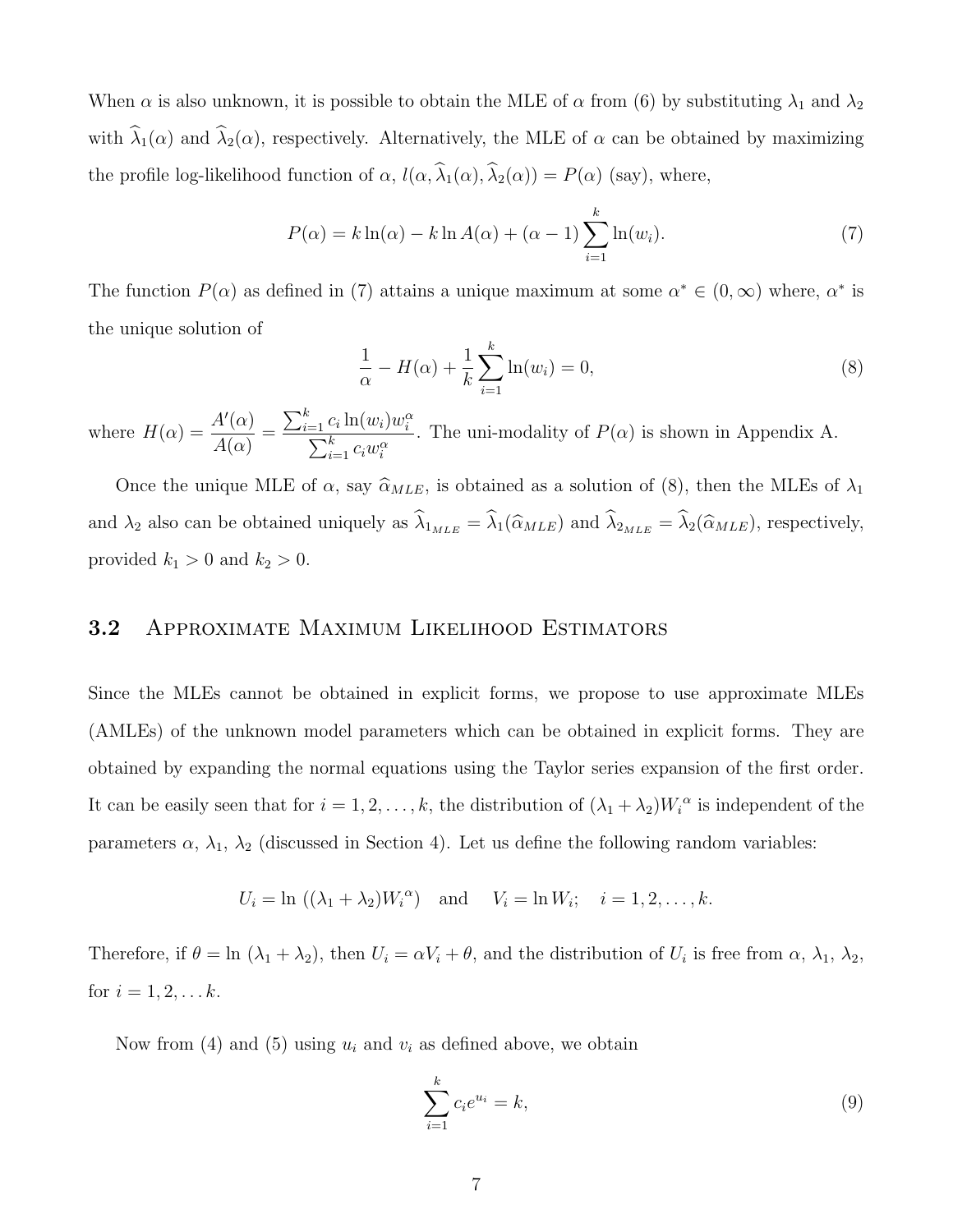and from (6) we have

$$
\sum_{i=1}^{k} c_i v_i e^{u_i} = \frac{k}{\alpha} + \sum_{i=1}^{k} v_i.
$$
 (10)

Using the Taylor series expansion of order 1 of  $e^{u_i}$ , we obtain the AMLEs of the unknown model parameters as follows. The AMLE of  $\alpha,$  say  $\widehat{\alpha}_{AMLE},$  is the positive root of

$$
\alpha^2 D_1 + \alpha D_2 = k,\tag{11}
$$

where,

$$
D_1 = \left(\sum_{i=1}^k c_i A_i v_i^2 - \frac{\left(\sum_{i=1}^k c_i A_i v_i\right)^2}{\sum_{i=1}^k c_i A_i}\right),
$$
  
\n
$$
D_2 = \left(\sum_{i=1}^k (c_i B_i - 1)v_i + \frac{(k - \sum_{i=1}^k c_i B_i) \sum_{i=1}^k c_i A_i v_i}{\sum_{i=1}^k c_i A_i}\right),
$$
  
\n
$$
\xi_i = E(U_i), A_i = e^{\xi_i} B_i = e^{\xi_i} (1 - \xi_i); i = 1, 2, ..., k.
$$

As  $c_i$ ,  $A_i > 0$ , using the Cauchy-Schwarz inequality,

$$
\sum_{i=1}^{k} c_i A_i v_i^2 \sum_{i=1}^{k} c_i A_i - \left(\sum_{i=1}^{k} c_i A_i v_i\right)^2 > 0.
$$

Hence, we get  $D_1 > 0$ . As  $D_1 > 0$ , (11) must have one positive root and the AMLE of  $\alpha$  is

$$
\hat{\alpha}_{AMLE} = \frac{-D_2 + \sqrt{D_2^2 + 4D_1k}}{2D_1}.
$$
\n(12)

Once the AMLE of  $\alpha$  can be obtained, the AMLEs of  $\lambda_1$ ,  $\lambda_2$  are given by

$$
\widehat{\lambda}_{1,AMLE} = \frac{k_1}{A(\widehat{\alpha}_{AMLE})}, \quad \widehat{\lambda}_{2,AMLE} = \frac{k_2}{A(\widehat{\alpha}_{AMLE})}.
$$

### 4 EXACT CONFIDENCE SET

In this section we provide a methodology to construct an exact  $100(1 - \gamma)\%$  confidence set of  $\alpha$ ,  $\lambda_1$  and  $\lambda_2$ . The following development is needed in that direction.

Suppose  $G_1, G_2, \ldots, G_k$  are independent exponential random variables and

$$
E(G_j) = \frac{1}{(\lambda_1 + \lambda_2)(m - \sum_{l=1}^{j-1} (R_l + 1))}; \quad j = 1, 2, ..., k.
$$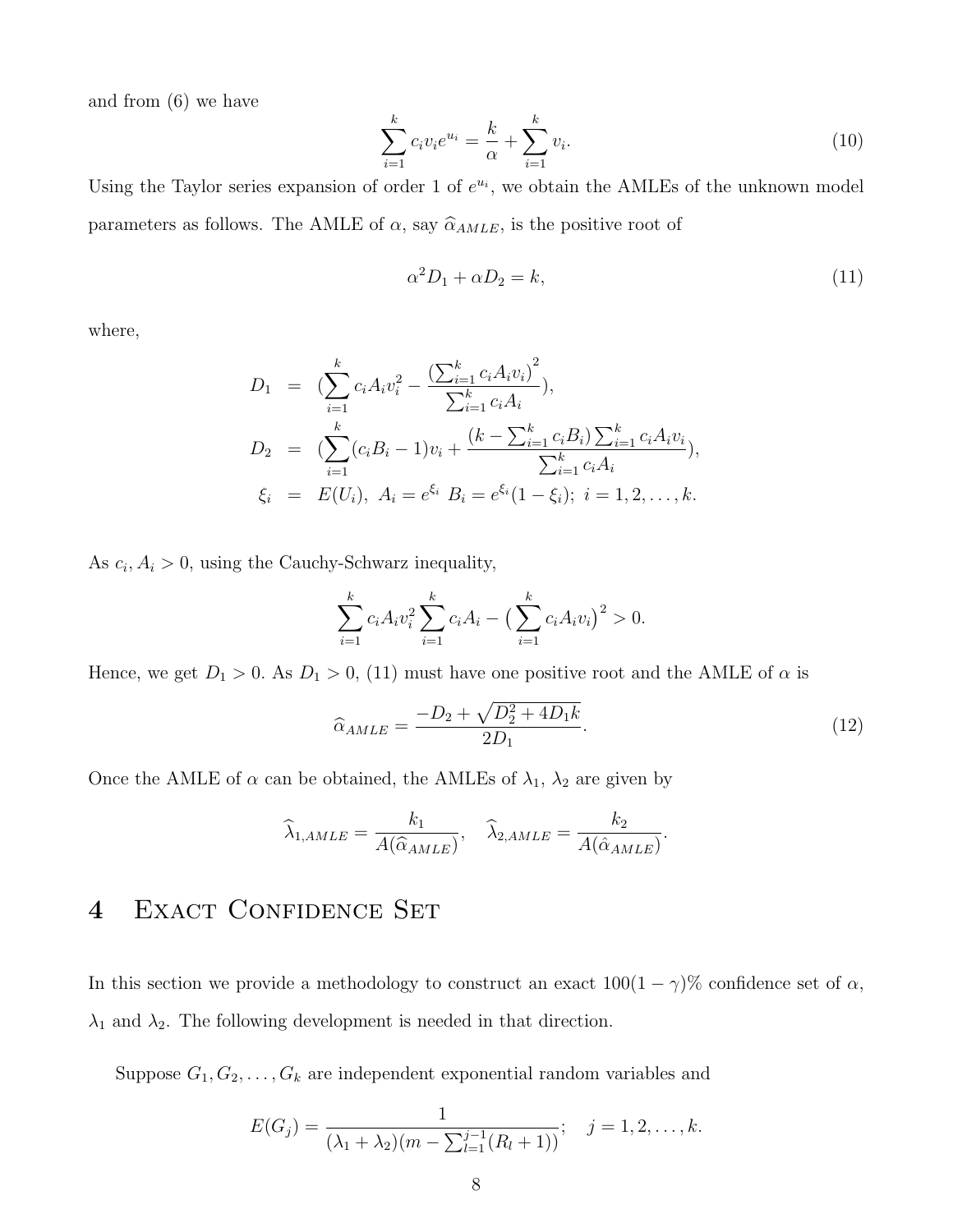Then  $W_i^{\alpha} \stackrel{d}{=} \sum$ i  $j=1$  $G_j$  for  $i = 1, 2, \ldots, k$ , where  $W_i$ 's are same as defined before, and  $\cdot \stackrel{d}{=} \cdot$  means equal in distribution. The result follows from Lemma 2 of Mondal and Kundu<sup>13</sup> using  $m = n$ .

Let us use the following transformation:

$$
S_1 = m(\lambda_1 + \lambda_2)W_1^{\alpha}
$$
  
\n
$$
S_2 = (m - (R_1 + 1))(\lambda_1 + \lambda_2)(W_2^{\alpha} - W_1^{\alpha})
$$
  
\n:  
\n
$$
S_k = (m - \sum_{i=1}^{k-1} (R_i + 1))(\lambda_1 + \lambda_2)(W_k^{\alpha} - W_{k-1}^{\alpha}).
$$

It is evident that  $S_1, S_2, \ldots, S_k$  are i.i.d. exponential random variables with mean one. Let us define

$$
U = 2\sum_{i=2}^{k} S_i, \quad V = 2S_1, \quad T_1 = \frac{U}{(k-1)V}, \quad T_2 = U + V.
$$

Observe that U and V are independent,  $U \sim \chi^2_{2k-2}$ ,  $V \sim \chi^2_{2}$ ,  $T_1 \sim F_{2k-2,2}$  and  $T_2 \sim \chi^2_{(2k)}$ . Using Basu's theorem it follows that  $T_1$  and  $T_2$  are independently distributed. Note that

$$
T_1 = \frac{U}{(k-1)V} = \frac{\sum_{i=1}^{k} S_i}{S_1(k-1)} - \frac{1}{k-1} = \frac{\sum_{i=1}^{k} c_i W_i^{\alpha}}{(k-1)mW_1^{\alpha}} - \frac{1}{k-1}.
$$
 (13)

$$
T_2 = 2(\lambda_1 + \lambda_2) \sum_{i=1}^{k} c_i W_i^{\alpha}.
$$
 (14)

From (13) it is clear that  $T_1$  is a function of  $\alpha$ , and from now on we denote it by  $T_1(\alpha)$ .

Also for,  $0 < w_1 < w_2 < \ldots < w_k$ ,

$$
t_1(\alpha) = \frac{\sum_{i=1}^{k} c_i w_i^{\alpha}}{(k-1) m w_1^{\alpha}} - \frac{1}{k-1},
$$

is a strictly increasing function of  $\alpha$  and  $\lim_{\alpha \to 0} t_1(\alpha) = 0$ ,  $\lim_{\alpha \to \infty} t_1(\alpha) = \infty$ . Hence, the equation  $t_1(\alpha) = t$  has a unique solution for  $\alpha > 0$  and for all  $t > 0$ . Similar result is discussed in Lemma 1 in Wu and Shuo-Jye $^{24}$ .

We introduce the following notations. Let  $\varphi(\cdot) = t_1^{-1}(\cdot)$  and note that  $\varphi(\cdot)$  is an increasing function.  $F_{\gamma,\delta_1,\delta_2}$  denotes the upper  $\gamma$ -th quantile of F distribution with degrees of freedom  $\delta_1$ ,  $\delta_2$ and  $\chi^2_{\gamma,\delta}$  denotes the upper  $\gamma$ -th quantile of  $\chi^2$  distribution with degrees of freedom  $\delta$ .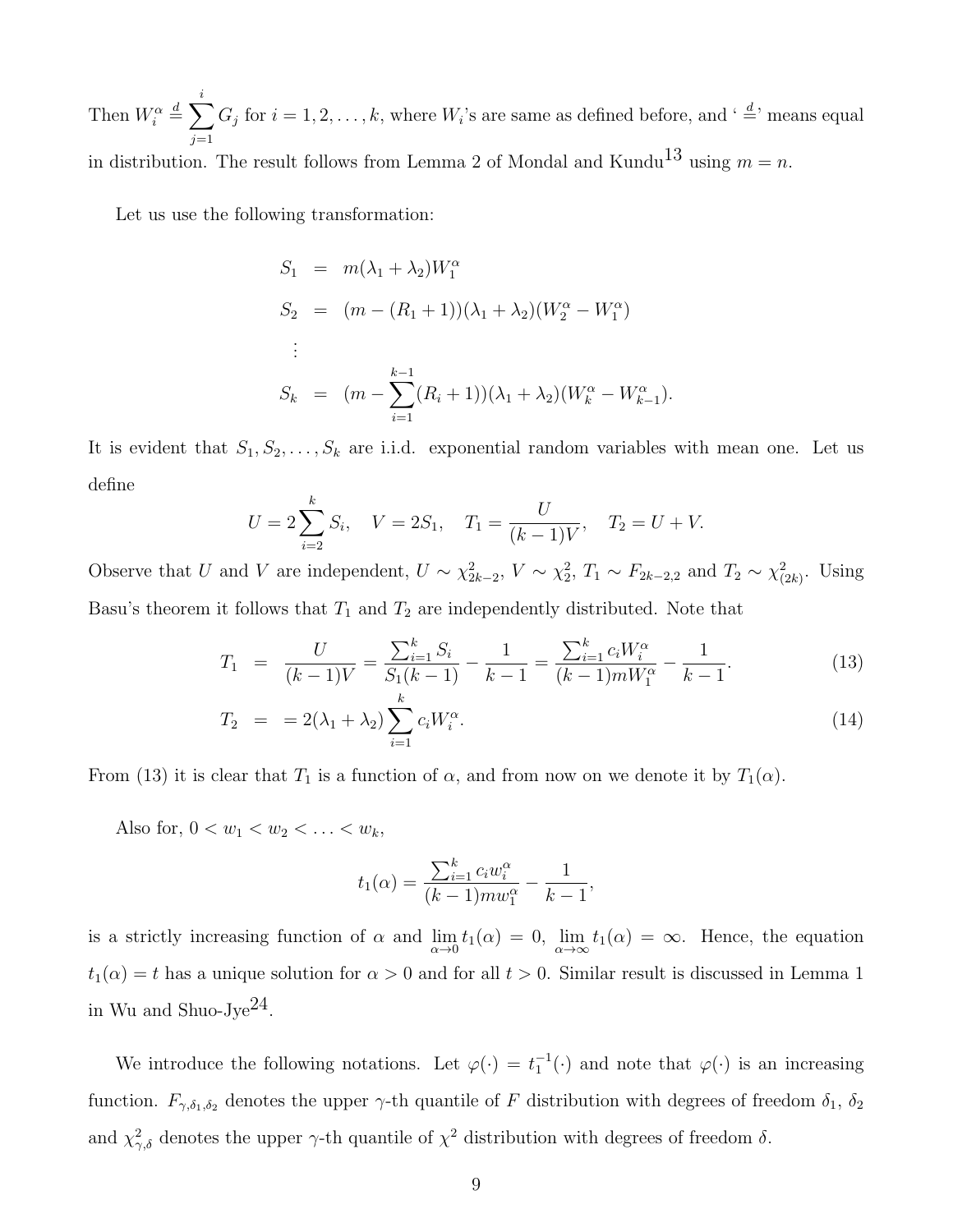Based on the above development a  $100(1 - \gamma)$ % confidence interval of  $\alpha$  can be given by

$$
\left[\varphi(F_{1-\gamma/2,2k-2,2}), \ \varphi(F_{\gamma/2,2k-2,2})\right] = B(\gamma) \quad \text{(say)}.
$$

For a given  $\alpha$ , a 100(1 –  $\gamma$ )% confidence set of  $(\lambda_1, \lambda_2)$  is given by

$$
\left\{(\lambda_1, \lambda_2); \lambda_1 \ge 0, \lambda_2 \ge 0, \frac{\chi^2_{1-\gamma/2,2k}}{2\sum_{i=1}^k c_i w_i^{\alpha}} < \lambda_1 + \lambda_2 < \frac{\chi^2_{\gamma/2,2k}}{2\sum_{i=1}^k c_i w_i^{\alpha}}\right\} = C(\gamma; \alpha) \quad \text{(say)}.
$$

The constructions of  $B(\gamma)$  and  $C(\gamma; \alpha)$  are given in Appendix B. Note that  $C(\gamma; \alpha)$  is a trapezoid enclosed by four straight lines

*i*) 
$$
\lambda_1 = 0
$$
, *ii*)  $\lambda_2 = 0$ , *iii*)  $\lambda_1 + \lambda_2 = \frac{\chi^2_{1-\gamma/2,2k}}{2\sum_{i=1}^k c_i w_i^{\alpha}}$  *iv*)  $\lambda_1 + \lambda_2 = \frac{\chi^2_{\gamma/2,2k}}{2\sum_{i=1}^k c_i w_i^{\alpha}}$ 

.

Therefore, a  $100(1 - \gamma)$ % joint confidence region of  $\alpha$ ,  $\lambda_1$ ,  $\lambda_2$  is given by

$$
D(\gamma) = \Big\{ (\alpha, \lambda_1, \lambda_2); \alpha \in B(\gamma_1), \ (\lambda_1, \lambda_2) \in C(\gamma_2; \alpha) \Big\},\
$$

here  $\gamma_1$  and  $\gamma_2$  are such that  $1 - \gamma = (1 - \gamma_1)(1 - \gamma_2)$ .

# 5 OPTIMUM CENSORING SCHEME

Finding an optimum censoring scheme is an important problem in any life testing experiment. In this section we propose a new objective function and based on which we provide an algorithm to find out the optimum censoring scheme.

In a progressive censoring scheme, for fixed sample size  $(m)$  and for fixed effective sample size (k), the *efficiency* of the estimators depends on the censoring scheme  $\{R_1, \ldots, R_{k-1}\}$ . In practical situation out of all possible censoring schemes, it is important to find out the optimal censoring scheme (OCS) i.e. the censoring scheme which provides maximum *information* about the unknown parameters. In this case, for fixed m and k, the possible set of censoring schemes consists of  $R_i$ 's,  $i = 1, \ldots, k - 1$  such that  $\sum_{i=1}^{k-1} (R_i + 1) < m$ .

In case of Weibull and other lifetime distributions most of the available criteria to find the optimum censoring scheme, are based on the expected Fisher information matrix, i.e. the asymptotic variance covariance matrix of the MLEs, see for example Ng et al.<sup>15</sup>, Pradhan and Kundu<sup>18</sup>, Pradhan and Kundu<sup>19</sup>, Balakrishnan and Cramer<sup>3</sup> and the references cited therein.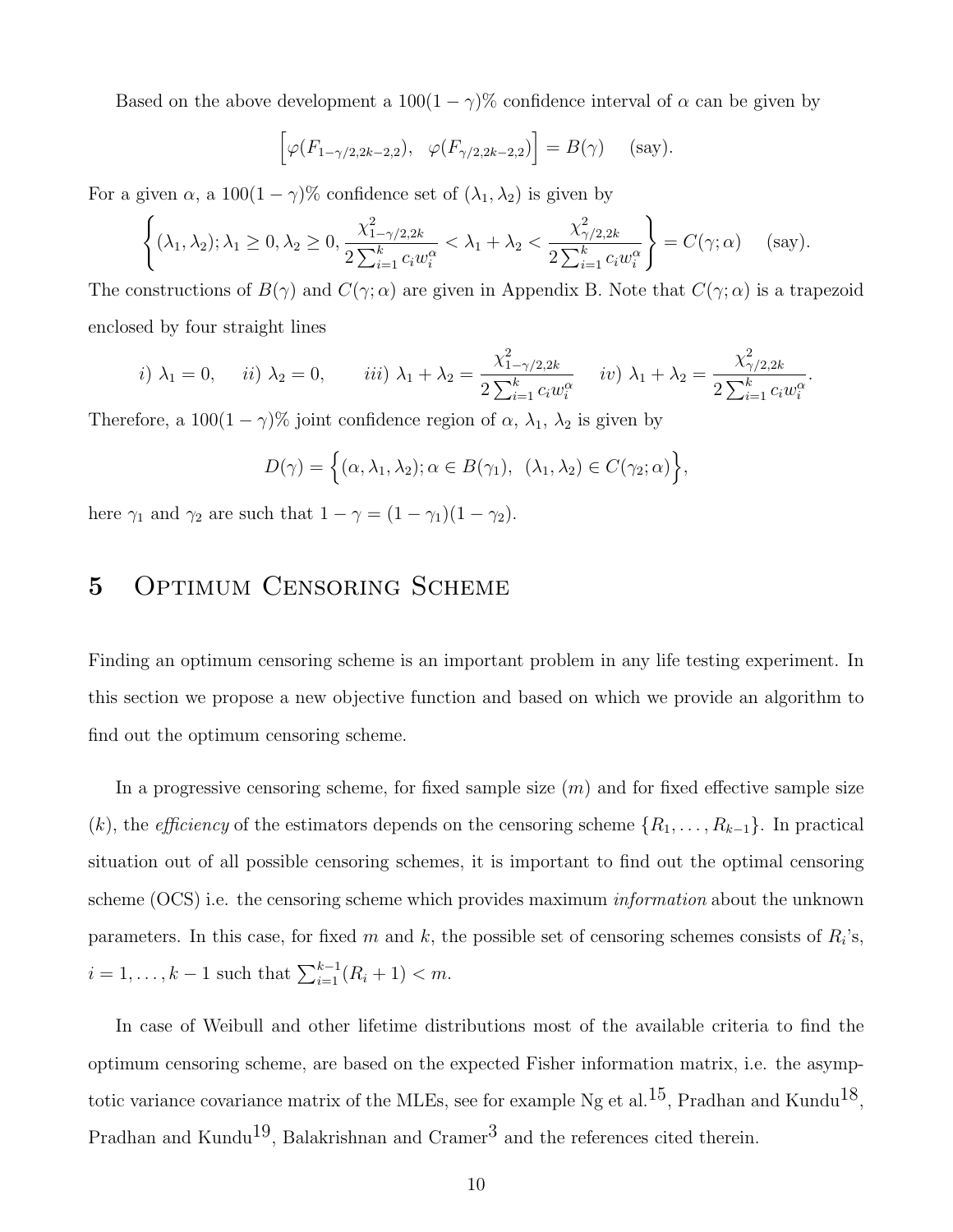In this paper we propose an alternative objective function based on the volume of the exact joint confidence region of the parameters. First we will show that it is possible to determine the volume of the exact joint confidence region of  $\alpha$ ,  $\lambda_1$  and  $\lambda_2$ . From the development in Section 4, the area  $Area(C(\gamma_2; \alpha))$  of the trapezoid  $C(\gamma_2; \alpha)$  is

$$
Area(C(\gamma_2; \alpha)) = \frac{(\chi^2_{\gamma_2/2, 2k})^2 - (\chi^2_{1-\gamma_2/2, 2k})^2}{8A^2(\alpha)}.
$$

The volume  $V(D(\gamma))$  of the confidence region  $D(\gamma)$  as constructed in previous section, becomes

$$
V(D(\gamma)) = \frac{1}{8}((\chi^2_{\gamma_2/2,2k})^2 - (\chi^2_{1-\gamma_2/2,2k})^2) \int_{B(\gamma_1)} \frac{1}{(\sum\limits_{i=1}^k c_i w_i^{\alpha})^2} d\alpha.
$$
 (15)

Based on (15), we propose the objective function as  $E(V(D(\gamma)))$  where the expectation is with respect to  $(\mathbf{W}, \mathbf{Z})$ .

Therefore, for fixed m and k if  $\mathcal{R}_1 = (R_{1,1}, R_{2,1}, \ldots, R_{k-1,1})$  and  $\mathcal{R}_2 = (R_{1,2}, R_{2,2}, \ldots, R_{k-1,2})$  are two censoring plans then  $\mathcal{R}_1$  is better than  $\mathcal{R}_2$  if  $\mathcal{R}_1$  provides smaller  $E_{data}(V(D(\gamma)))$  than  $\mathcal{R}_2$ . The following algorithm can be used to compute  $E(V(D(\gamma)))$ , for fixed m, k and  $R_1, \ldots, R_{k-1}$ .

#### Algorithm:

- Step 1: Given m, k and  $R_1, \ldots, R_{k-1}$  generate the data  $(\mathbf{W}, \mathbf{Z})$  under BJPC from two Weibull populations,  $WE(\alpha, \lambda_1)$  and  $WE(\alpha, \lambda_2)$ .
- Step 2: Compute  $V(D(\gamma))$  based on the data. This can be done by using trapezoidal rule.
- Step 3: Repeat Steps 1 and 2 say B times, and obtain B different  $V(D(\gamma))$ s. Take the average of these  $V(D(\gamma))$ s, which approximates  $E_{data}(V(D(\gamma)))$ .

### 6 Simulation Study And Data Analysis

### **6.1** SIMULATION STUDY

In this section we compare the performances of the MLEs and AMLEs based on an extensive simulation experiment. We have taken the sample size  $m = 25$  and different effective sample sizes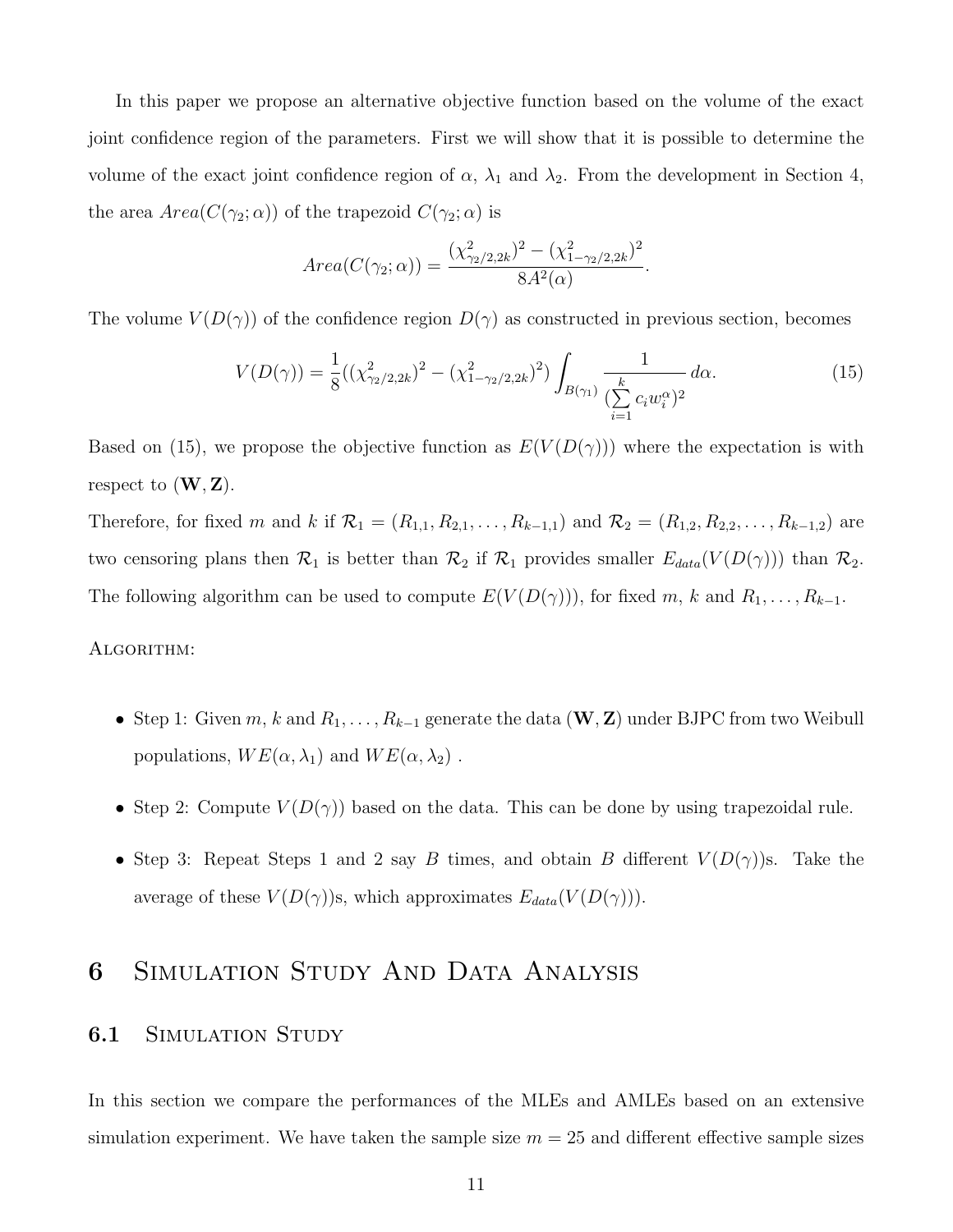namely,  $k = 15, 20$ . For different censoring schemes and for different parameter values we compute the average estimate (AE), variance estimates and mean square error (MSE) of the MLEs and AMLEs based on 10, 000 replications. The standard errors can be obtained from the square root of the variance estimates. We have also computed the 90% asymptotic and percentile bootstrap confidence intervals, and we have reported the average length (AL) and the coverage percentages (CP) in each case. Bootstrap confidence intervals are obtained based on 1000 bootstrap samples. The results are reported in Tables 1 to 6. We have used the following notations denoting different censoring schemes. For example, the progressive censoring scheme  $R_1 = 2, R_2 = 0, R_3 = 0, R_4 = 0,$ is denoted by  $R = (2, 0_{(3)})$ .

Some of the points are quite clear from this simulation experiment. It is observed that for fixed m (sample size) as k (effective sample size) increases, the biases and the standard errors decrease, consequently MSEs decrease for both MLEs and AMLEs as expected. The performances of the MLEs and AMLEs are very close to each other in all cases considered both in terms of biases and MSEs. Theoretically, it is quite complicated to compare the different properties of the MLEs and AMLEs. To conduct a comparative study between MLEs and AMLEs of the parameters, we plot histograms for both the estimators based on 50,000 replications in Figures 3, 4, 5 for the scheme  $k = 15, R = (7, 0<sub>(13)</sub>)$ . Form these histograms, it is quite evident that the distributions of the MLEs and the AMLEs have very similar tail behavior, peakedness and skewness. Hence we recommend to use AMLEs in this case as they have explicit forms.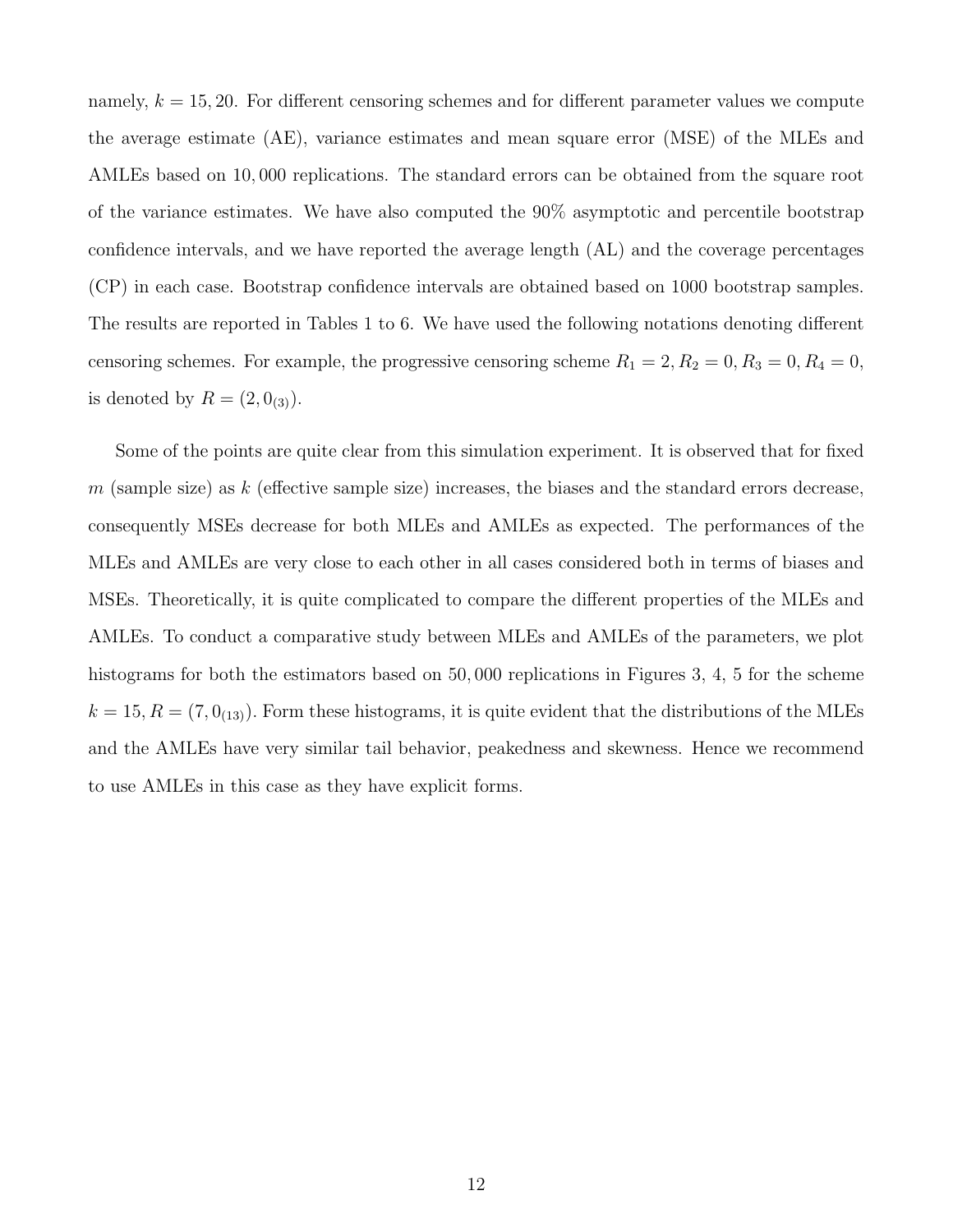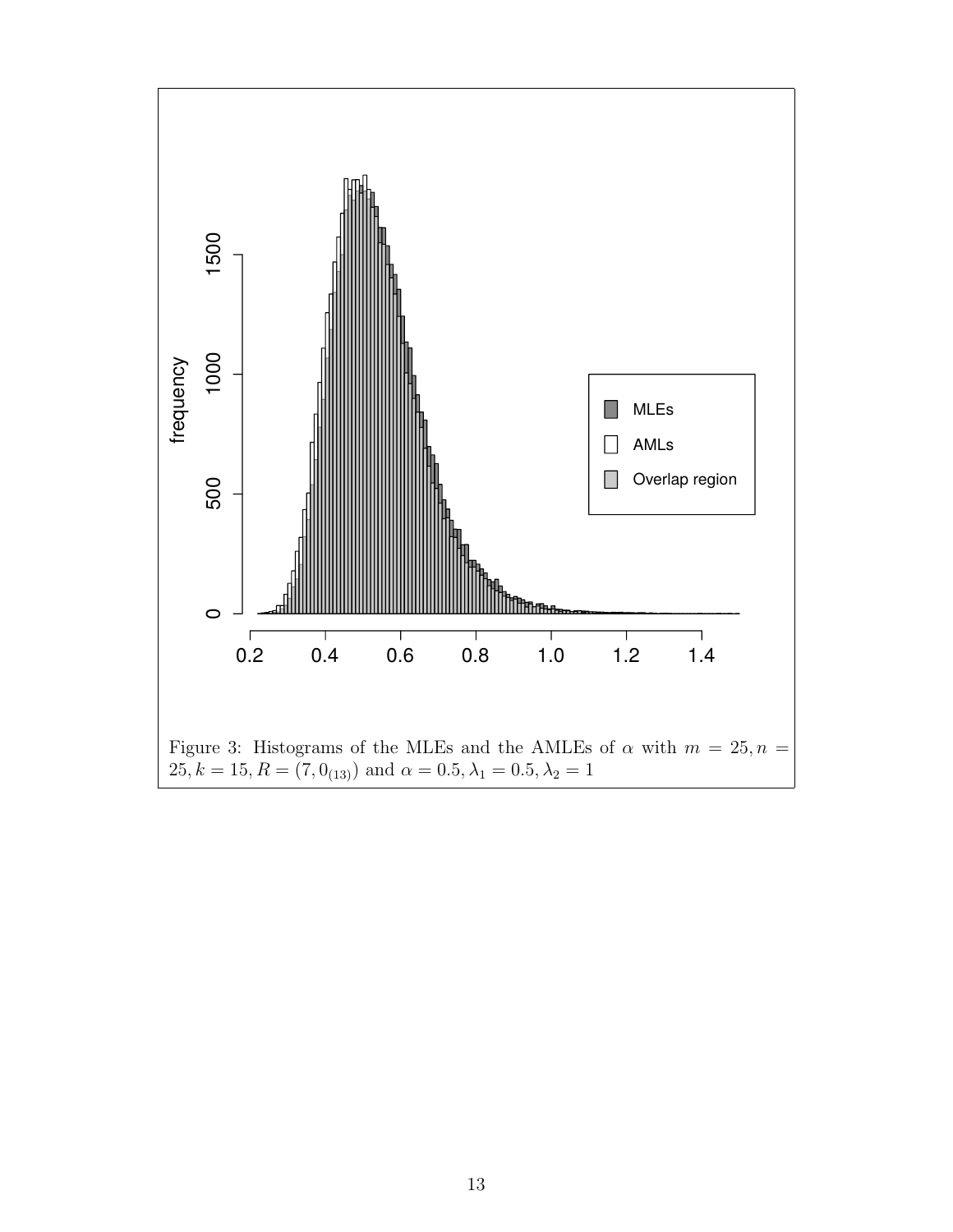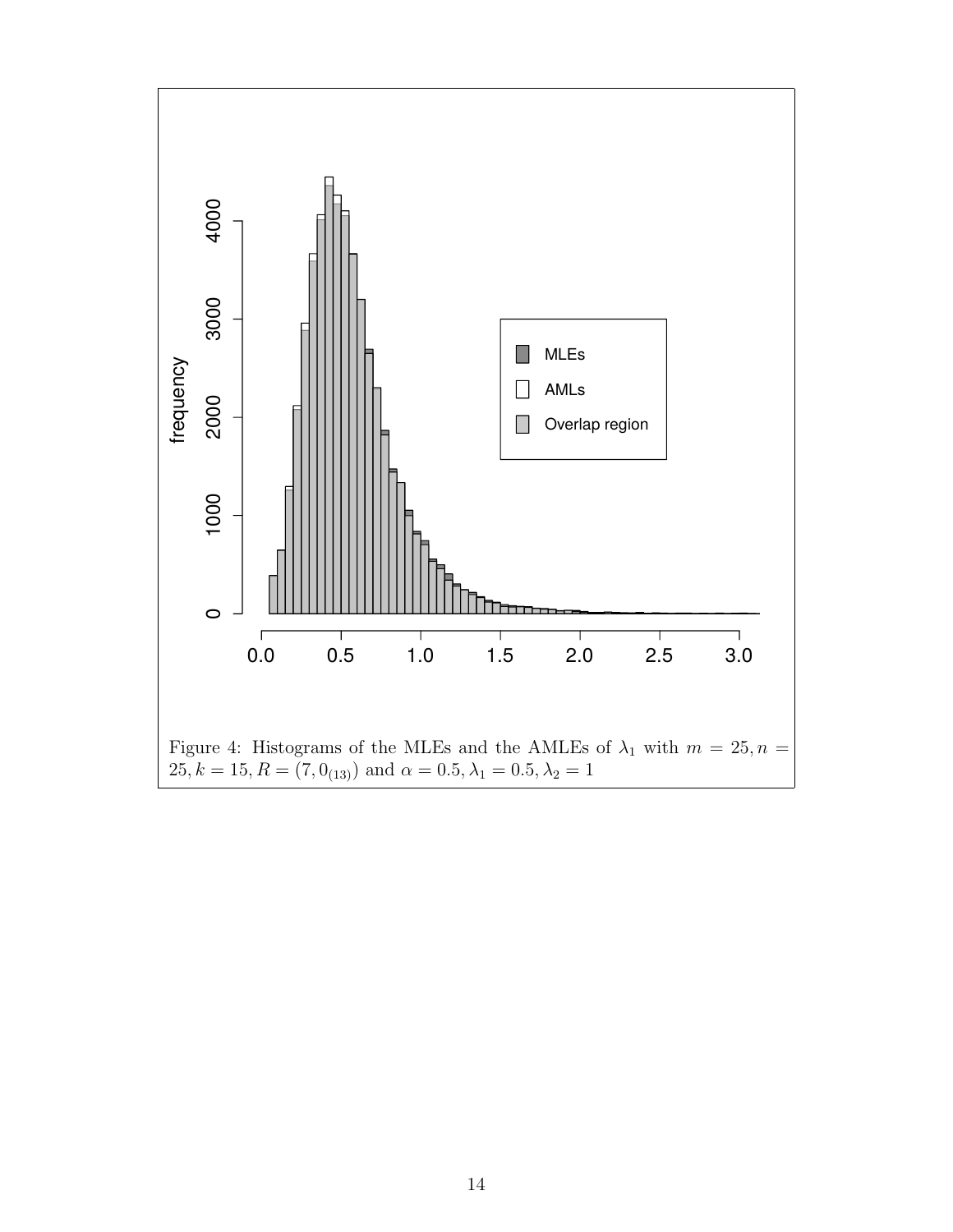

Now comparing the bootstrap and asymptotic confidence intervals in terms of the average lengths and coverage percentages, it is observed the performance of the bootstrap confidence intervals are not very satisfactory. Most of the times it cannot maintain the nominal level of the coverage percentages. Where as even for small sample sizes the performances of the asymptotic confidence intervals are quite satisfactory. In most of the cases considered the coverage percentages are very close to the nominal level. Hence, we recommend to use asymptotic confidence interval in this case.

We have further studied the relation between  $E(V(D(\gamma)))$  and the expected time of test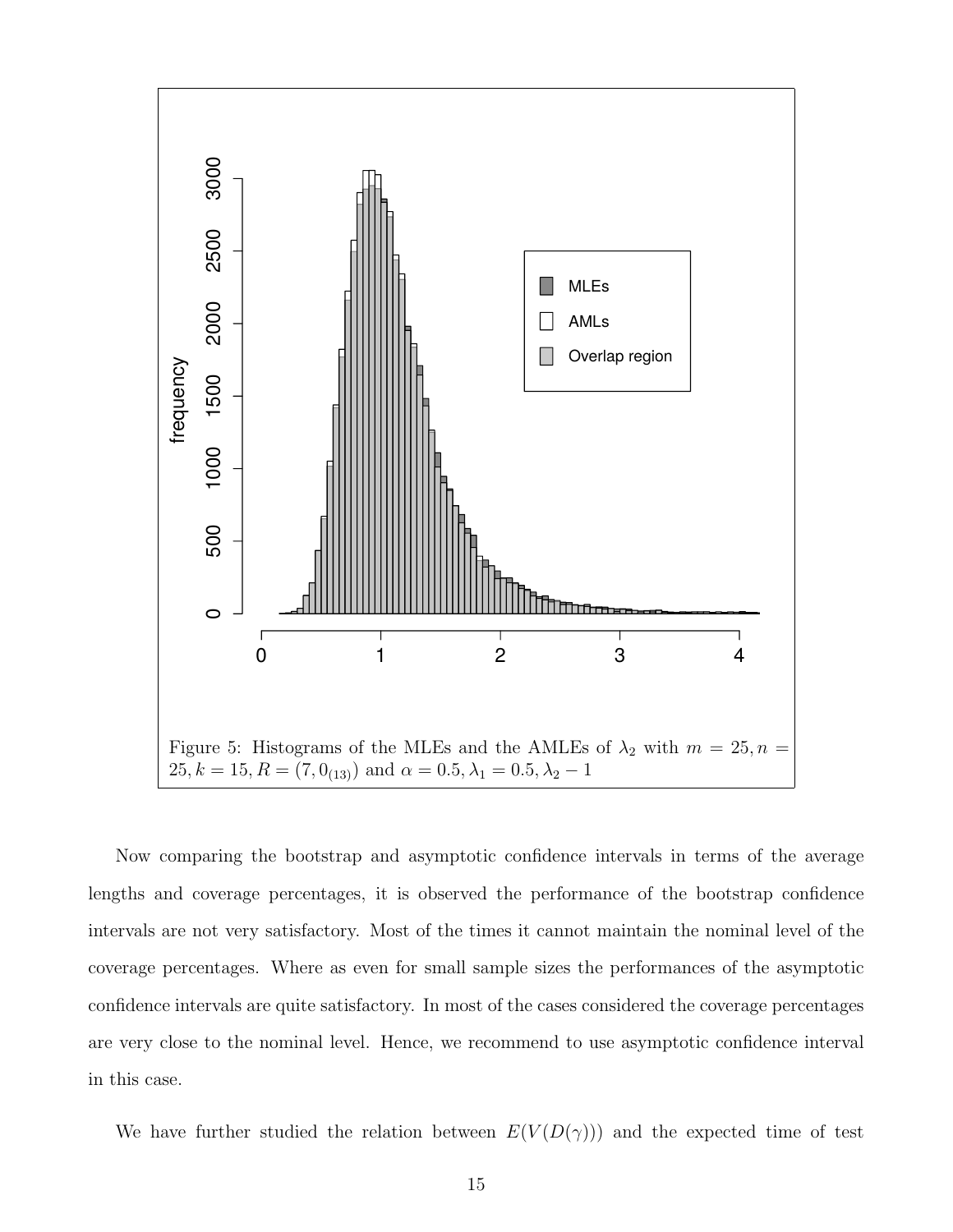(ETOT) for different censoring schemes and for different parameter values.  $E(V(D(\gamma))$  is computed as described in Section 5 based on  $B = 50,000$  samples with  $\gamma = 0.1$  and  $\gamma_1 = \gamma_2$ . The ETOT i.e.  $E(W_k)$  is computed by Monte-Carlo simulation based on 10,000 samples. The results are reported in Tables 7 to 9 for different parameter values and for different censoring schemes. We have also provided a scatter plot of ETOT vs.  $E(V(D(\gamma)))$  for different censoring schemes in Figure 6. It is observed that the censoring schemes where more of the units are censored at the early stage of the experiment, provide smaller value of  $E(V(D(\gamma)))$ , than the schemes where units are censored at the later stage of the experiment. This result is quite justified as we censor more units at the early stage of the experiment, expected time of the experiment is increasing. With longer expected duration of the test, the data are expected to provide more information about the unknown model parameters. Hence the expected volume of the joint confidence set decreases. For fixed m, when  $k = m$ , the expected volume is minimum as expected.

| Censoring scheme                | Parameter   |       | MLE   |          | AMLE  |       |          |
|---------------------------------|-------------|-------|-------|----------|-------|-------|----------|
|                                 |             | AE    | MSE   | Variance | AЕ    | MSE   | Variance |
|                                 |             |       |       | estimate |       |       | estimate |
| $k=15, R=(7,0(13))$             | $\alpha$    | 0.550 | 0.017 | 0.014    | 0.534 | 0.015 | 0.013    |
|                                 | $\lambda_1$ | 0.576 | 0.109 | 0.103    | 0.568 | 0.101 | 0.096    |
|                                 | $\lambda_2$ | 1.149 | 0.279 | 0.256    | 1.132 | 0.253 | 0.235    |
| $k=15, R=(0_{(6)}, 7, 0_{(7)})$ | $\alpha$    | 0.552 | 0.019 | 0.016    | 0.547 | 0.018 | 0.015    |
|                                 | $\lambda_1$ | 0.601 | 0.143 | 0.136    | 0.595 | 0.137 | 0.127    |
|                                 | $\lambda_2$ | 1.198 | 0.371 | 0.331    | 1.187 | 0.352 | 0.317    |
| $k=15, R=(0(13), 7)$            | $\alpha$    | 0.564 | 0.024 | 0.019    | 0.559 | 0.023 | 0.019    |
|                                 | $\lambda_1$ | 0.628 | 0.184 | 0.167    | 0.622 | 0.176 | 0.161    |
|                                 | $\lambda_2$ | 1.248 | 0.514 | 0.452    | 1.236 | 0.491 | 0.435    |
| $k=20, R=(3,0(18))$             | $\alpha$    | 0.537 | 0.012 | 0.010    | 0.529 | 0.011 | 0.010    |
|                                 | $\lambda_1$ | 0.547 | 0.056 | 0.053    | 0.544 | 0.054 | 0.052    |
|                                 | $\lambda_2$ | 1.079 | 0.123 | 0.116    | 1.074 | 0.118 | 0.112    |
| $k=20, R=(0_{(9)}, 3, 0_{(9)})$ | $\alpha$    | 0.539 | 0.013 | 0.011    | 0.534 | 0.012 | 0.010    |
|                                 | $\lambda_1$ | 0.548 | 0.062 | 0.059    | 0.546 | 0.061 | 0.058    |
|                                 | $\lambda_2$ | 1.097 | 0.147 | 0.137    | 1.093 | 0.143 | 0.134    |
| $k=20, R=(0(18), 3)$            | $\alpha$    | 0.538 | 0.012 | 0.010    | 0.529 | 0.011 | 0.010    |
|                                 | $\lambda_1$ | 0.542 | 0.055 | 0.053    | 0.539 | 0.054 | 0.052    |
|                                 | $\lambda_2$ | 1.083 | 0.130 | 0.123    | 1.078 | 0.125 | 0.118    |

Table 1:  $m = 25, n = 25, \alpha = 0.5, \lambda_1 = 0.5, \lambda_2 = 1$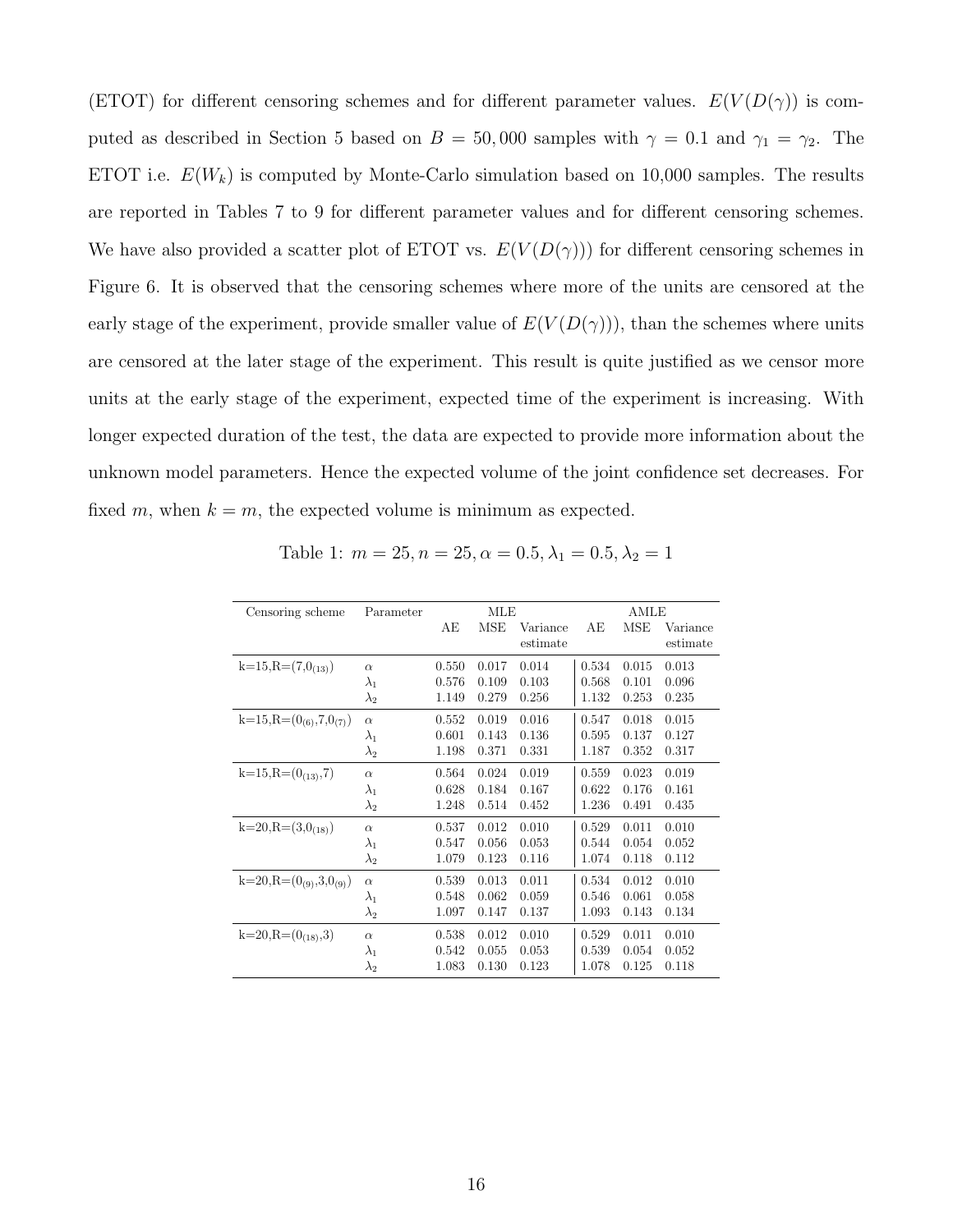| Censoring scheme                | Parameter   |       | MLE        |          | AMLE  |       |          |
|---------------------------------|-------------|-------|------------|----------|-------|-------|----------|
|                                 |             | AE    | <b>MSE</b> | Variance | АE    | MSE   | Variance |
|                                 |             |       |            | estimate |       |       | estimate |
| $k=15, R=(7,0(13))$             | $\alpha$    | 1.096 | 0.071      | 0.061    | 1.064 | 0.063 | 0.058    |
|                                 | $\lambda_1$ | 0.575 | 0.103      | 0.097    | 0.566 | 0.095 | 0.090    |
|                                 | $\lambda_2$ | 1.154 | 0.292      | 0.268    | 1.136 | 0.264 | 0.245    |
| $k=15, R=(0_{(6)}, 7, 0_{(7)})$ | $\alpha$    | 1.107 | 0.078      | 0.066    | 1.096 | 0.074 | 0.064    |
|                                 | $\lambda_1$ | 0.602 | 0.155      | 0.144    | 0.597 | 0.148 | 0.138    |
|                                 | $\lambda_2$ | 1.204 | 0.446      | 0.404    | 1.193 | 0.426 | 0.424    |
| $k=15, R=(0(13), 7)$            | $\alpha$    | 1.126 | 0.101      | 0.085    | 1.116 | 0.097 | 0.083    |
|                                 | $\lambda_1$ | 0.620 | 0.210      | 0.195    | 0.614 | 0.201 | 0.188    |
|                                 | $\lambda_2$ | 1.244 | 0.660      | 0.600    | 1.232 | 0.625 | 0.571    |
| $k=20, R=(3,0_{(18)})$          | $\alpha$    | 1.082 | 0.057      | 0.050    | 1.073 | 0.055 | 0.049    |
|                                 | $\lambda_1$ | 0.557 | 0.066      | 0.062    | 0.554 | 0.064 | 0.061    |
|                                 | $\lambda_2$ | 1.109 | 0.162      | 0.150    | 1.105 | 0.158 | 0.146    |
| $k=20, R=(0_{(9)}, 3, 0_{(9)})$ | $\alpha$    | 1.080 | 0.052      | 0.045    | 1.071 | 0.050 | 0.044    |
|                                 | $\lambda_1$ | 0.550 | 0.060      | 0.057    | 0.548 | 0.059 | 0.056    |
|                                 | $\lambda_2$ | 1.093 | 0.139      | 0.130    | 1.089 | 0.135 | 0.127    |
| $k=20, R=(0_{(18)}, 3)$         | $\alpha$    | 1.085 | 0.058      | 0.050    | 1.076 | 0.056 | 0.050    |
|                                 | $\lambda_1$ | 0.555 | 0.066      | 0.062    | 0.553 | 0.065 | 0.062    |
|                                 | $\lambda_2$ | 1.113 | 0.172      | 0.159    | 1.109 | 0.167 | 0.155    |

Table 2:  $m = 25, n = 25, \alpha = 1, \lambda_1 = 0.5, \lambda_2 = 1$ 

Table 3:  $m = 25, n = 25, \alpha = 2, \lambda_1 = 0.5, \lambda_2 = 1$ 

| Censoring scheme                | Parameter   |       | MLE   |          | AMLE  |       |          |
|---------------------------------|-------------|-------|-------|----------|-------|-------|----------|
|                                 |             | AE    | MSE   | Variance | AE    | MSE   | Variance |
|                                 |             |       |       | estimate |       |       | estimate |
| $k=15, R=(7,0(13))$             | $\alpha$    | 2.209 | 0.294 | 0.250    | 2.147 | 0.259 | 237      |
|                                 | $\lambda_1$ | 0.578 | 0.110 | 0.103    | 0.569 | 0.101 | 0.096    |
|                                 | $\lambda_2$ | 1.150 | 0.289 | 0.266    | 1.132 | 0.258 | 0.240    |
| $k=15, R=(0_{(6)}, 7, 0_{(7)})$ | $\alpha$    | 2.220 | 0.319 | 0.270    | 2.197 | 0.304 | 0.265    |
|                                 | $\lambda_1$ | 0.597 | 0.132 | 0.122    | 0.592 | 0.126 | 0.117    |
|                                 | $\lambda_2$ | 1.192 | 0.388 | 0.351    | 1.181 | 0.365 | 0.332    |
| $k=15, R=(0(13), 7)$            | $\alpha$    | 2.261 | 0.414 | 0.345    | 2.240 | 0.397 | 0.339    |
|                                 | $\lambda_1$ | 0.630 | 0.193 | 0.176    | 0.624 | 0.184 | 0.168    |
|                                 | $\lambda_2$ | 1.253 | 0.531 | 0.466    | 1.241 | 0.504 | 0.445    |
| $k=20, R=(3,0_{(18)})$          | $\alpha$    | 2.148 | 0.191 | 0.169    | 2.113 | 0.178 | 0.165    |
|                                 | $\lambda_1$ | 0.545 | 0.055 | 0.052    | 0.542 | 0.054 | 0.052    |
|                                 | $\lambda_2$ | 1.087 | 0.131 | 0.123    | 1.081 | 0.125 | 0.118    |
| $k=20, R=(0_{(9)}, 3, 0_{(9)})$ | $\alpha$    | 2.158 | 0.207 | 0.182    | 2.140 | 0.199 | 0.179    |
|                                 | $\lambda_1$ | 0.548 | 0.060 | 0.057    | 0.546 | 0.059 | 0.056    |
|                                 | $\lambda_2$ | 1.098 | 0.141 | 0.131    | 1.094 | 0.137 | 0.128    |
| $k=20, R=(0(18), 3)$            | $\alpha$    | 2.164 | 0.227 | 0.200    | 2.145 | 0.218 | 0.196    |
|                                 | $\lambda_1$ | 0.552 | 0.063 | 0.060    | 0.549 | 0.062 | 0.059    |
|                                 | $\lambda_2$ | 1.108 | 0.155 | 0.143    | 1.103 | 0.151 | 0.140    |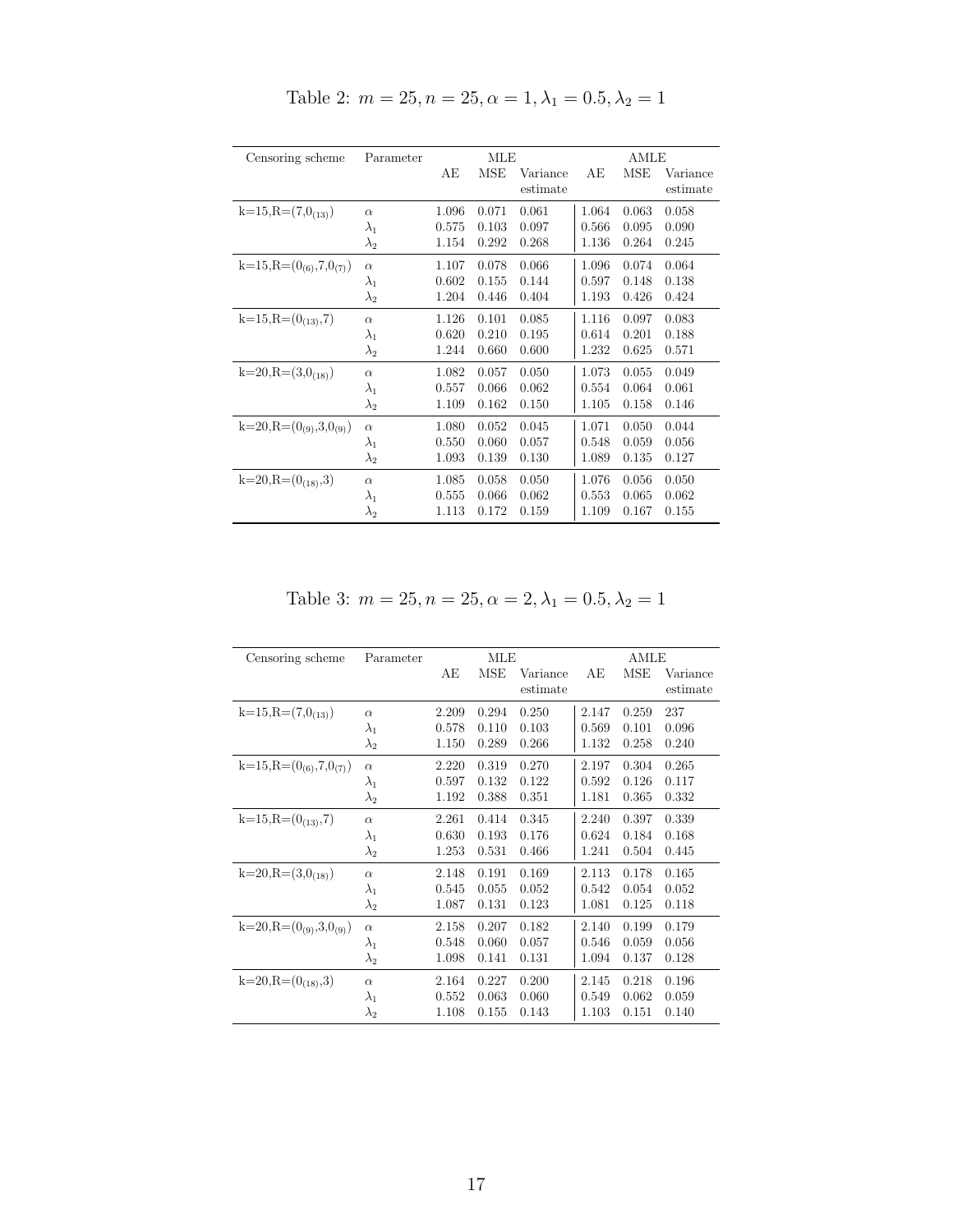| Censoring scheme                | Parameter   |       | Bootstrap 90% CI |       | Asymptotic 90%CI |
|---------------------------------|-------------|-------|------------------|-------|------------------|
|                                 |             | AL    | CP               | AL    | CP               |
| $k=15, R=(7,0(13))$             | $\alpha$    | 0.435 | 83.1\%           | 0.378 | $90.1\%$         |
|                                 | $\lambda_1$ | 1.141 | 87.8%            | 0.882 | $90.1\%$         |
|                                 | $\lambda_2$ | 1.812 | 84.5%            | 1.296 | 92.1\%           |
| $k=15, R=(0_{(6)}, 7, 0_{(7)})$ | $\alpha$    | 0.457 | 78.8%            | 0.378 | 89.8%            |
|                                 | $\lambda_1$ | 1.374 | 86.8%            | 0.937 | $90.6\%$         |
|                                 | $\lambda_2$ | 2.245 | 83.8%            | 1.430 | 92.9%            |
| $k=15, R=(0(13), 7)$            | $\alpha$    | 0.519 | 79.2%            | 0.431 | 89.7%            |
|                                 | $\lambda_1$ | 1.809 | 84.1%            | 1.049 | 91.1\%           |
|                                 | $\lambda_2$ | 3.084 | 82.2%            | 1.667 | 93.8%            |
| $k=20, R=(3,0_{(18)})$          | $\alpha$    | 0.365 | 82.9%            | 0.323 | 89.6%            |
|                                 | $\lambda_1$ | 0.811 | 88.6%            | 0.700 | 88.3%            |
|                                 | $\lambda_2$ | 1.241 | 86.4%            | 1.018 | $90.5\%$         |
| $k=20, R=(0_{(9)}, 3, 0_{(9)})$ | $\alpha$    | 0.366 | 83.2%            | 0.323 | 89.3%            |
|                                 | $\lambda_1$ | 0.836 | 89.6%            | 0.711 | 88.8%            |
|                                 | $\lambda_2$ | 1.285 | 87.5%            | 1.044 | $90.5\%$         |
| $k=20, R=(0(18), 3)$            | $\alpha$    | 0.392 | 84.7%            | 0.343 | $90.3\%$         |
|                                 | $\lambda_1$ | 0.852 | 88.7%            | 0.724 | 89.3%            |
|                                 | $\lambda_2$ | 1.355 | 85.7%            | 1.065 | 90.8%            |

Table 4: AL and CP of CI's, $m=25, n=25, \alpha=0.5, \lambda_1=0.5, \lambda_2=1$ 

Table 5: AL and CP of CI's, $m = 25$ ,  $n = 25$ ,  $\alpha = 1$ ,  $\lambda_1 = 0.5$ ,  $\lambda_2 = 1$ 

| Censoring scheme                | Parameter   |        | Bootstrap 90% CI |       | Asymptotic 90%CI |
|---------------------------------|-------------|--------|------------------|-------|------------------|
|                                 |             | AL     | CP               | AL.   | CP               |
| $k=15, R=(7,0(13))$             | $\alpha$    | 0.866  | 83.6%            | 0.759 | 89.9%            |
|                                 | $\lambda_1$ | 1.089  | 89.7%            | 0.869 | 89.4%            |
|                                 | $\lambda_2$ | 1.745  | 86.2%            | 1.293 | 92.0%            |
| $k=15, R=(0_{(6)}, 7, 0_{(7)})$ | $\alpha$    | 0.914  | 78.4%            | 0.758 | $90.0\%$         |
|                                 | $\lambda_1$ | 1.525  | 86.8%            | 0.947 | $90.5\%$         |
|                                 | $\lambda_2$ | 2.683  | 82.8%            | 1.451 | 93.5%            |
| $k=15, R=(0(13), 7)$            | $\alpha$    | 1.027  | 81.7%            | 0.862 | $90.1\%$         |
|                                 | $\lambda_1$ | 1.639  | 88.4%            | 1.053 | 91.4%            |
|                                 | $\lambda_2$ | 2.810  | 84.4%            | 1.667 | 93.7%            |
| $k=20, R=(3,0(18))$             | $\alpha$    | 0.726  | 82.3%            | 0.643 | 90.3%            |
|                                 | $\lambda_1$ | 0.808  | 87.2%            | 0.697 | 88.5%            |
|                                 | $\lambda_2$ | 1.222  | 86.1\%           | 1.012 | $90.3\%$         |
| $k=20, R=(0_{(9)}, 3, 0_{(9)})$ | $\alpha$    | 0.7355 | 82.5%            | 0.648 | 89.9%            |
|                                 | $\lambda_1$ | 0.835  | 88.9%            | 0.712 | 89.2%            |
|                                 | $\lambda_2$ | 1.292  | 86.0%            | 1.039 | 90.7%            |
| $k=20, R=(0(18), 3)$            | $\alpha$    | 0.789  | 81.9%            | 0.684 | 90.2%            |
|                                 | $\lambda_1$ | 0.920  | 86.7%            | 0.723 | 89.7%            |
|                                 | $\lambda_2$ | 1.419  | 84.8%            | 1.063 | 90.7%            |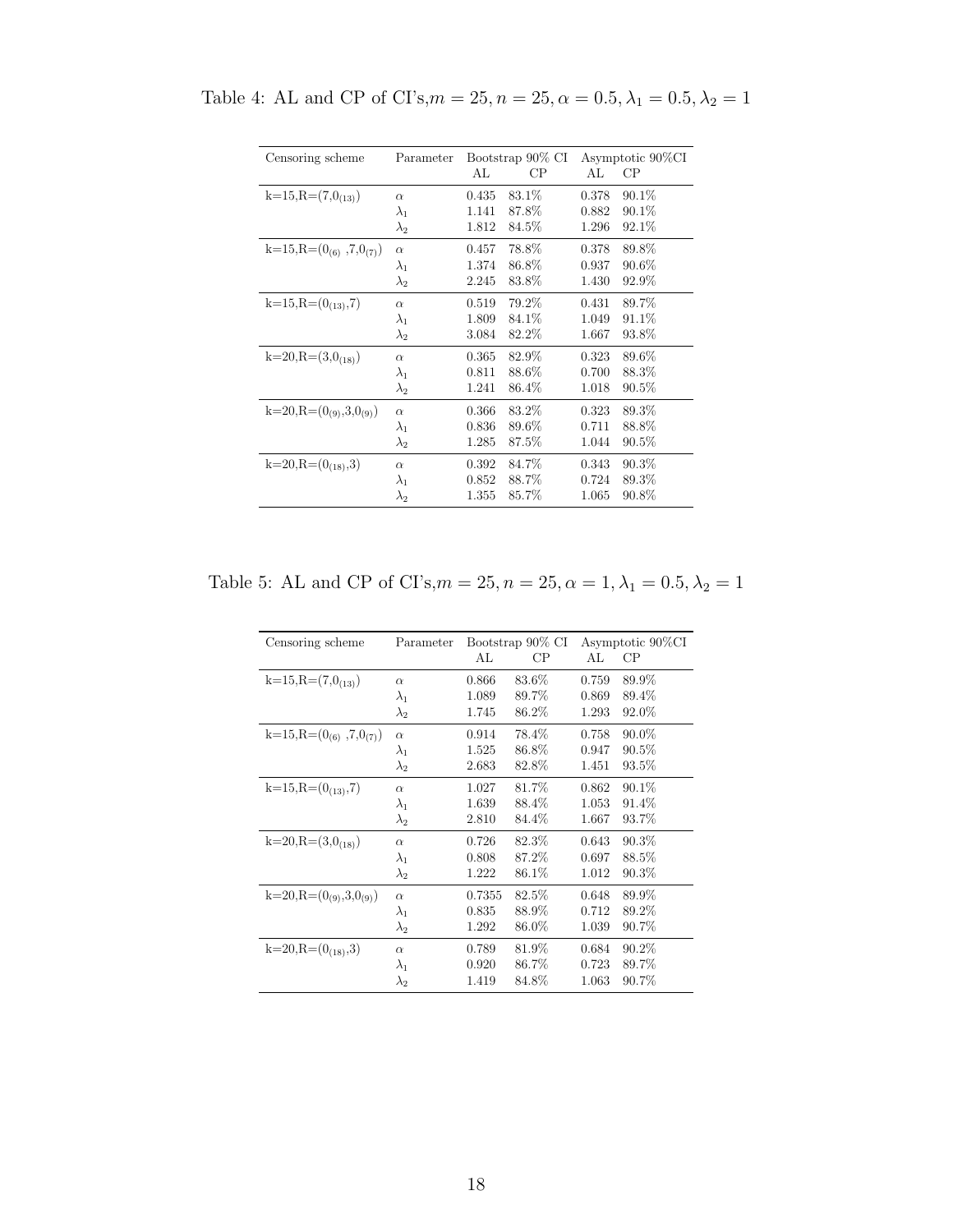| Censoring scheme                | Parameter   |       | Bootstrap 90% CI | Asymptotic 90%CI |          |  |
|---------------------------------|-------------|-------|------------------|------------------|----------|--|
|                                 |             | AL    | CP               | AL               | CP       |  |
|                                 |             |       |                  |                  |          |  |
| $k=15, R=(7,0(13))$             | $\alpha$    | 1.774 | 81.4%            | 1.515            | $90.1\%$ |  |
|                                 | $\lambda_1$ | 1.169 | 87.6%            | 0.873            | 89.8%    |  |
|                                 | $\lambda_2$ | 1.875 | 85.7%            | 1.300            | 91.9%    |  |
|                                 |             | 1.813 | 79.7%            | 1.521            | 89.1%    |  |
| $k=15, R=(0_{(6)}, 7, 0_{(7)})$ | $\alpha$    |       |                  |                  |          |  |
|                                 | $\lambda_1$ | 1.332 | 88.1%            | 0.948            | $90.0\%$ |  |
|                                 | $\lambda_2$ | 2.227 | 83.1\%           | 1.440            | 93.0%    |  |
| $k=15, R=(0(13), 7)$            | $\alpha$    | 2.101 | 78.6%            | 1.722            | $90.0\%$ |  |
|                                 | $\lambda_1$ | 1.765 | 86.4%            | 1.074            | 91.2%    |  |
|                                 | $\lambda_2$ | 3.010 | 83.5%            | 1.708            | 93.7%    |  |
|                                 |             |       |                  |                  |          |  |
| $k=20, R=(3,0(18))$             | $\alpha$    | 1.461 | 80.9%            | 1.294            | 89.8%    |  |
|                                 | $\lambda_1$ | 0.821 | 88.0%            | 0.699            | 88.9%    |  |
|                                 | $\lambda_2$ | 1.237 | 86.6%            | 1.014            | $90.0\%$ |  |
| $k=20, R=(0_{(9)}, 3, 0_{(9)})$ | $\alpha$    | 1.478 | 81.0%            | 1.296            | 89.8%    |  |
|                                 |             |       |                  |                  |          |  |
|                                 | $\lambda_1$ | 0.844 | 88.7%            | 0.713            | 89.0%    |  |
|                                 | $\lambda_2$ | 1.294 | 86.2%            | 1.044            | 90.5%    |  |
| $k=20, R=(0(18), 3)$            | $\alpha$    | 1.555 | 83.3%            | 1.374            | 89.3%    |  |
|                                 | $\lambda_1$ | 0.883 | 89.6%            | 0.724            | 89.3%    |  |
|                                 | $\lambda_2$ | 1.386 | 86.0%            | 1.066            | $91.5\%$ |  |
|                                 |             |       |                  |                  |          |  |

Table 6: AL and CP of CI's, $m=25$ ,  $n=25, \alpha=2, \lambda_1=0.5, \lambda_2=1$ 

Table 7:  $\alpha=0.5, \lambda_1=0.5, \lambda_2=1$ 

| Censoring scheme                        | $E(Vol_{0.1})$ | <b>ETOT</b> |
|-----------------------------------------|----------------|-------------|
| $m=25, k=20, R=(5,0(18))$               | 12.463         | 6.420       |
| $m=25, k=20, R=(0,5,0(17))$             | 12.583         | 6.383       |
| $m=25, k=20, R=(0(2), 5, 0(16))$        | 12.845         | 6.369       |
| $m=25, k=20, R=(0_{(3)}, 5, 0_{(15)})$  | 13.032         | 6.245       |
| $m=25, k=20, R=(0_{(4)}, 5, 0_{(14)})$  | 13.243         | 6.181       |
| $m=25, k=20, R=(0_{(8)}, 5, 0_{(10)})$  | 14.614         | 6.043       |
| $m=25, k=20, R=(0(14), 5, 0(4))$        | 17.319         | 5.092       |
| $m=25, k=20, R=(0(16), 5, 0(2))$        | 20.768         | 4.458       |
| $m=25, k=20, R=(0(17), 5, 0)$           | 20.918         | 3.884       |
| $m=25, k=20, R=(0.85, 5)$               | 22.883         | 3.023       |
| $m=30, k=25, R=(5,0_{(23)})$            | 9.616          | 7.181       |
| $m=30, k=25, R=(0,5,0_{(22)})$          | 9.718          | 7.145       |
| $m=30, k=25, R=(0(2), 5, 0(21))$        | 9.743          | 7.081       |
| $m=30, k=25, R=(0_{(3)}, 5, 0_{(20)})$  | 9.834          | 7.074       |
| $m=30, k=25, R=(0_{(5)}, 5, 0_{(18)})$  | 9.908          | 6.986       |
| $m=30, k=25, R=(0_{(8)}, 5, 0_{(15)})$  | 10.304         | 6.954       |
| $m=30, k=25, R=(0_{(12)}, 5, 0_{(11)})$ | 10.680         | 6.675       |
| $m=30, k=25, R=(0(15), 5, 0(8))$        | 11.217         | 6.454       |
| $m=30, k=25, R=(0(18), 5, 0(5))$        | 12.045         | 5.934       |
| $m=30, k=25, R=(0(23), 5)$              | 14.197         | 3.451       |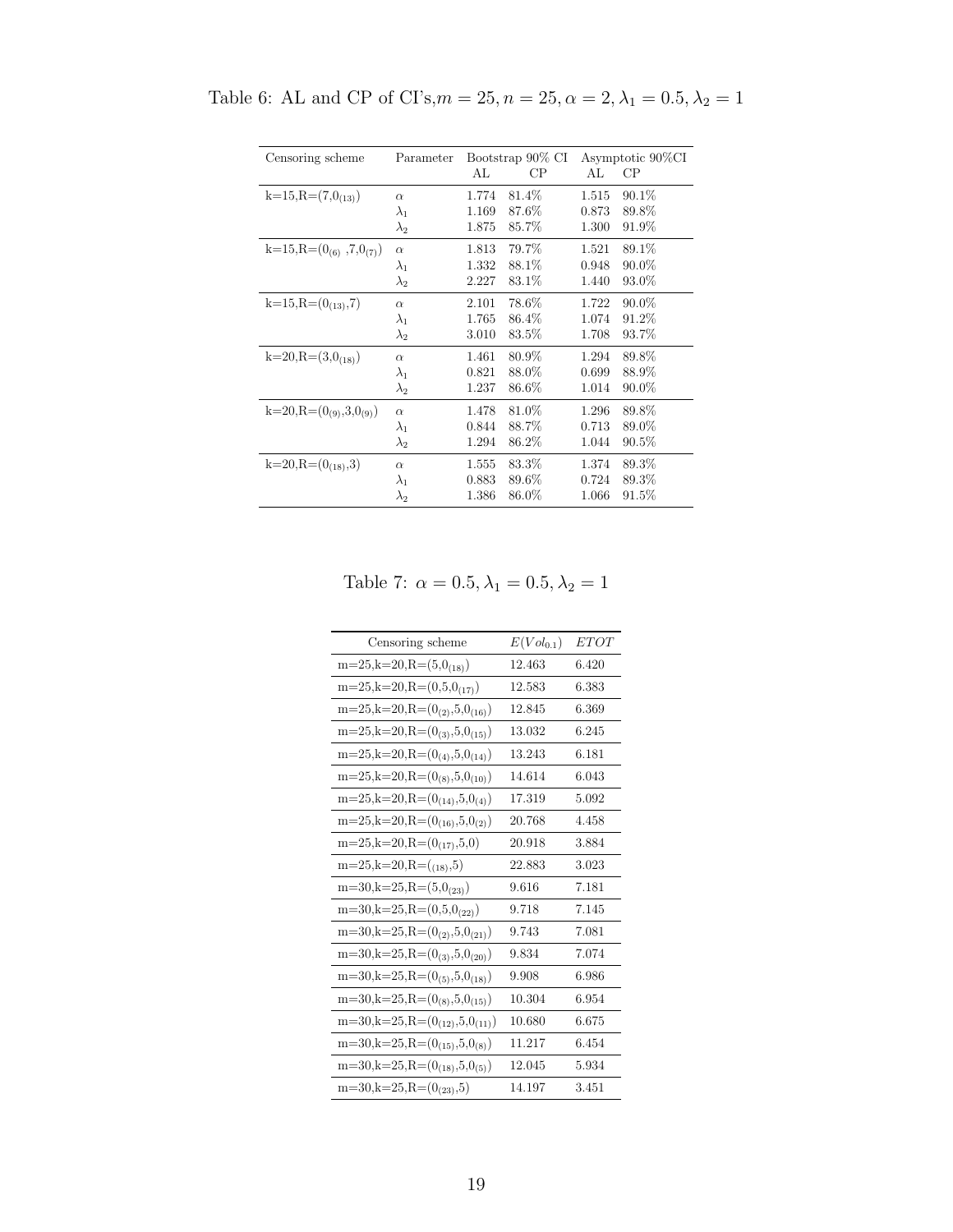| Censoring scheme                        | $E(Vol_{0.1})$ | <i>ETOT</i> |
|-----------------------------------------|----------------|-------------|
| $m=25, k=20, R=(5,0_{(18)})$            | 24.360         | 2.393       |
| $m=25, k=20, R=(0,5,0_{(17)})$          | 25.214         | 2.384       |
| $m=25, k=20, R=(0(2), 5, 0(16))$        | 25.524         | 2.374       |
| $m=25, k=20, R=(0_{(3)}, 5, 0_{(15)})$  | 26.034         | 2.366       |
| $m=25, k=20, R=(0_{(4)}, 5, 0_{(14)})$  | 26.513         | 2.359       |
| $m=25, k=20, R=(0_{(8)}, 5, 0_{(10)})$  | 28.065         | 2.300       |
| $m=25, k=20, R=(0(14), 5, 0(4))$        | 36.513         | 2.120       |
| $m=25, k=20, R=(0(16), 5, 0(2))$        | 38.831         | 1.963       |
| $m=25, k=20, R=(0(17), 5, 0)$           | 40.552         | 1.816       |
| $m=25, k=20, R=(0(18), 5)$              | 46.317         | 1.582       |
| $m=30, k=25, R=(5,0_{(23)})$            | 19.331         | 2.549       |
| $m=30, k=25, R=(0,5,0_{(22)})$          | 19.414         | 2.536       |
| $m=30, k=25, R=(0(2), 5, 0(21))$        | 19.538         | 2.524       |
| $m=30, k=25, R=(0_{(3)}, 5, 0_{(20)})$  | 19.895         | 2.523       |
| $m=30, k=25, R=(0(5), 5, 0(18))$        | 20.094         | 2.522       |
| $m=30, k=25, R=(0_{(8)}, 5, 0_{(15)})$  | 20.665         | 2.488       |
| $m=30, k=25, R=(0_{(12)}, 5, 0_{(11)})$ | 21.478         | 2.445       |
| $m=30, k=25, R=(0(15), 5, 0(8))$        | 22.538         | 2.374       |
| $m=30, k=25, R=(0(18), 5, 0(5))$        | 23.846         | 2.274       |
| $m=30, k=25, R=(0_{(23)}, 5)$           | 28.662         | 1.692       |

Table 8:  $\alpha=1, \lambda_1=0.5, \lambda_2=1$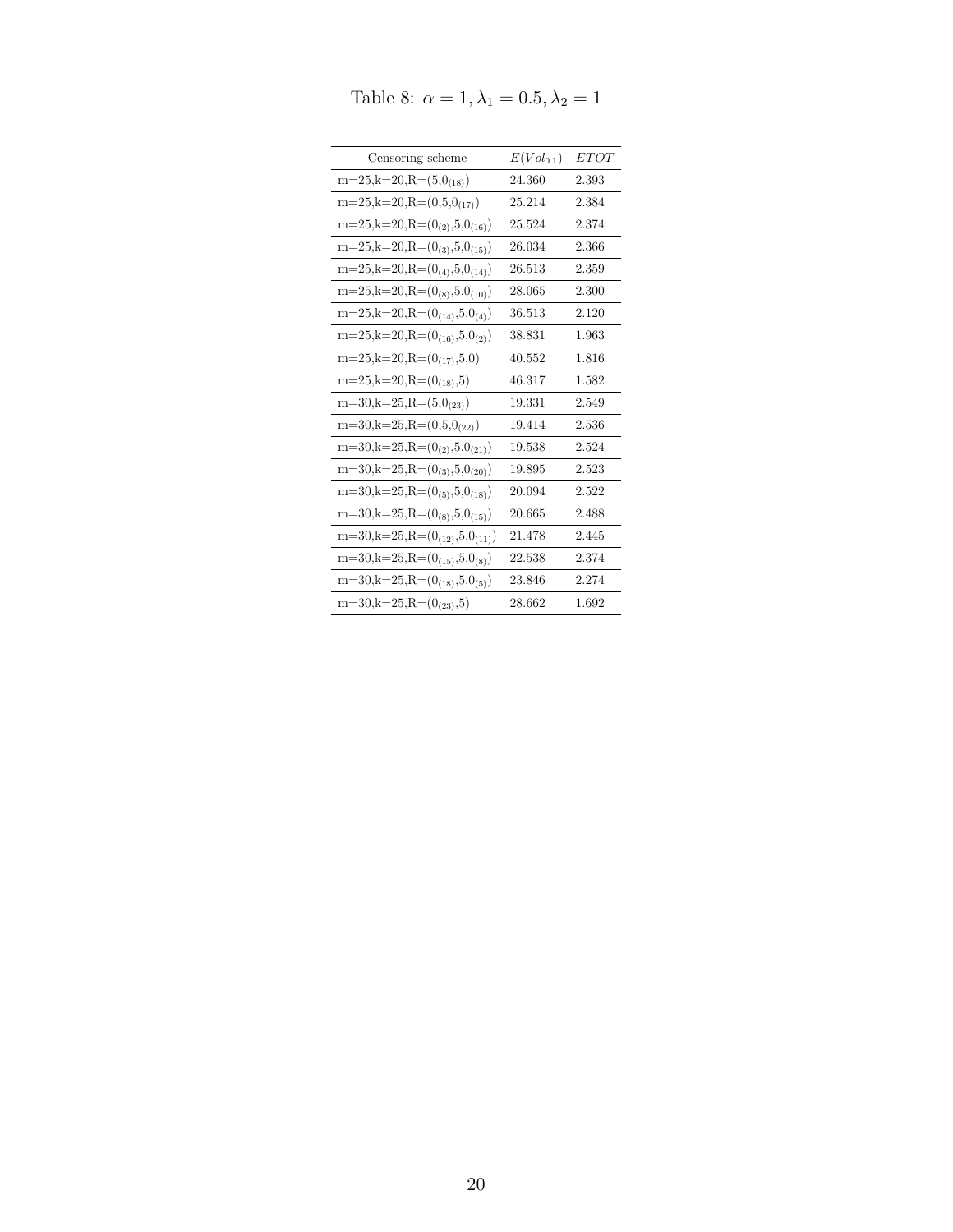| Censoring scheme                        | $E(Vol_{0.1})$ | <i>ETOT</i> |
|-----------------------------------------|----------------|-------------|
| $m=25, k=20, R=(5,0(18))$               | 49.927         | 1.523       |
| $m=25, k=20, R=(0,5,0_{(17)})$          | 50.653         | 1.522       |
| $m=25, k=20, R=(0(2), 5, 0(16))$        | 51.265         | 1.515       |
| $m=25, k=20, R=(0_{(3)}, 5, 0_{(15)})$  | 51.578         | 1.512       |
| $m=25, k=20, R=(0_{(4)}, 5, 0_{(14)})$  | 52.719         | 1.508       |
| $m=25, k=20, R=(0_{(8)}, 5, 0_{(10)})$  | 57.245         | 1.492       |
| $m=25, k=20, R=(0(14), 5, 0(4))$        | 67.359         | 1.424       |
| $m=25, k=20, R=(0(16), 5, 0(2))$        | 77.601         | 1.365       |
| $m=25, k=20, R=(0(17), 5, 0)$           | 88.436         | 1.322       |
| $m=25, k=20, R=(0(18), 5)$              | 89.061         | 1.229       |
| $m=30, k=25, R=(5,0_{(23)})$            | 38.486         | 1.572       |
| $m=30, k=25, R=(0,5,0_{(22)})$          | 38.571         | 1.572       |
| $m=30, k=25, R=(0_{(2)}, 5, 0_{(21)})$  | 38.781         | 1.569       |
| $m=30, k=25, R=(0_{(3)}, 5, 0_{(20)})$  | 39.411         | 1.568       |
| $m=30, k=25, R=(0_{(5)}, 5, 0_{(18)})$  | 40.220         | 1.561       |
| $m=30, k=25, R=(0(8), 5, 0(15))$        | 41.074         | 1.560       |
| $m=30, k=25, R=(0_{(12)}, 5, 0_{(11)})$ | 43.549         | 1.538       |
| $m=30, k=25, R=(0(15), 5, 0(8))$        | 45.367         | 1.517       |
| $m=30, k=25, R=(0(18), 5, 0(5))$        | 48.084         | 1.486       |
| $m=30, k=25, R=(0_{(23)}, 5)$           | 55.966         | 1.277       |

Table 9:  $\alpha = 2, \lambda_1 = 0.5, \lambda_2 = 1$ 

Figure 6: The ETOT and  $E(D(\gamma))$  for  $m = 22, k = 20, \alpha = 2, \lambda_1 = 0.5, \lambda_2 = 1$  where s1: R =  $(5, 0_{(18)})$ , s2 : R =  $(0_{(4)}, 5, 0_{(14)})$ , s3 : R =  $(0_{(8)}, 5, 0_{(10)})$ , s4 : R =  $(0_{(14)}, 5, 0_{(4)})$ ,  $s5: R = (0_{(16)}, 5, 0_{(2)}), s6: R = (0_{(18)}, 5).$ 

### 6.2 DATA ANALYSIS

In this section we perform the analysis of a real data set to illustrate how the propose methods work in practice. We have used the following data set originally obtained from Proschan<sup>20</sup> and here the data indicate the failure times (in hour) of air-conditioning system of two airplanes. The data are provided below.

Plane 7914: 3, 5, 5, 13, 14, 15, 22, 22, 23, 30, 36, 39, 44, 46, 50, 72, 79, 88, 97, 102, 139, 188, 197, 210.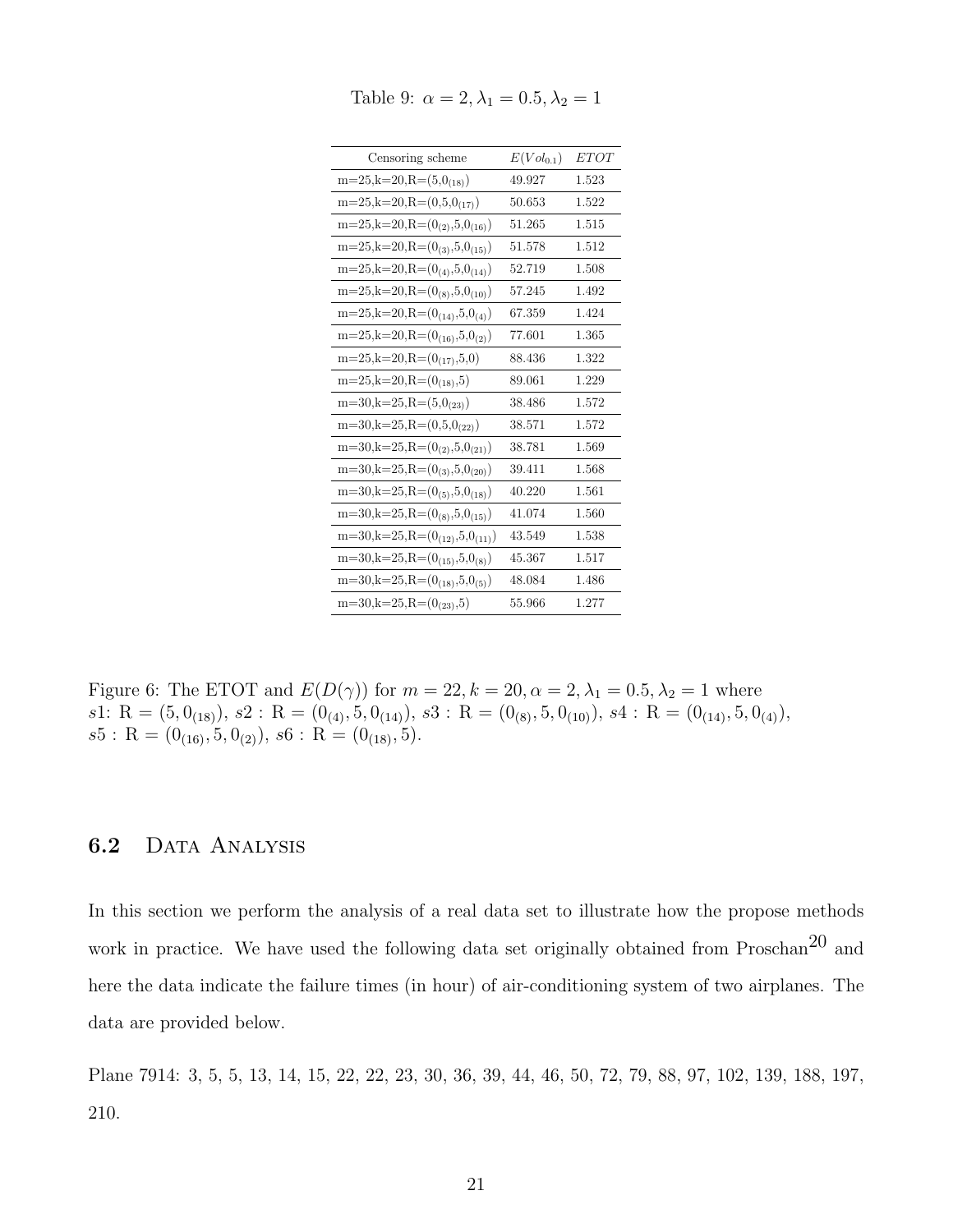Plane 7913: 1, 4, 11, 16, 18,18, 24, 31, 39, 46, 51, 54, 63, 68, 77, 80, 82, 97, 106, 141, 163, 191, 206, 216.

From the above data sets we have generated two BJPC samples with the censoring schemes Scheme 1:  $k = 10$  and  $R = (14, 0_{(8)})$  and Scheme 2:  $k = 10$ ,  $R = (2_{(7)}, 0_{(2)})$ . The generated data sets are provided below.

SCHEME 1:

$$
\mathbf{w} = (1, 4, 5, 13, 15, 16, 22, 36, 80, 97) \quad \mathbf{z} = (0, 0, 1, 1, 1, 0, 1, 1, 0, 0);
$$

Based on the above BJPC sample, the MLEs, AMLEs, and the two different 90% confidence intervals are provided in Table 10. We also compute the estimated standard errors of the MLEs and the AMLEs in Table 10. These standard errors are obtained based on the 10000 bootstrap samples. In Figure 7 we have provided the profile log-likelihood function  $P(\alpha)$  of the shape parameter  $\alpha$  and it is clear that  $P(\alpha)$  attains a unique maximum. To get an idea about the joint confidence region of  $\alpha$ ,  $\lambda_1$ ,  $\lambda_2$ , we have provided the confidence set of  $(\lambda_1, \lambda_2)$  for different values of  $\alpha$  in Figure 8 where  $\gamma = 0.1$  and  $\gamma_1 = \gamma_2$ .

Table 10: real data analysis(scheme-1)

| Parameter   | MLE      |        | AMLE   |                               | 90% Asymptotic CI 90% Bootstrap CI |        |        |        |
|-------------|----------|--------|--------|-------------------------------|------------------------------------|--------|--------|--------|
|             | Estimate |        |        | Standard Estimate Standard LL | UЬ                                 |        |        | UL     |
|             |          | error  |        | error                         |                                    |        |        |        |
| $\alpha$    | 0.9835   | 0.2661 | 0.9822 | 0.2592                        | 0.6508                             | 1.3160 | 0.7253 | 1.5900 |
| $\lambda_1$ | 0.0175   | 0.0186 | 0.0176 | 0.0212                        | 0                                  | 0.0426 | 0.0016 | 0.0559 |
| $\lambda_2$ | 0.0175   | 0.0182 | 0.0176 | 0.0212                        | $\theta$                           | 0.0426 | 0.0016 | 0.0562 |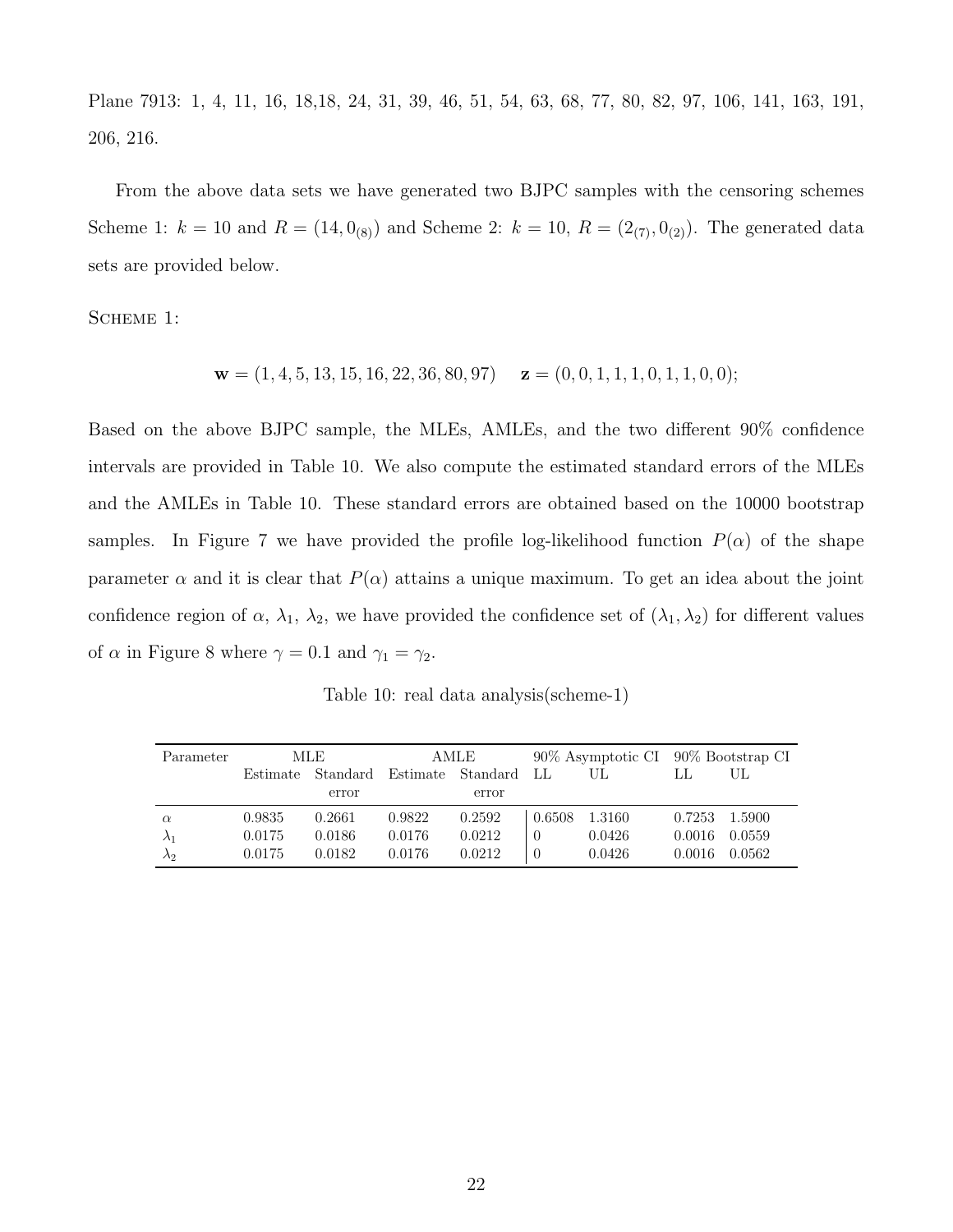

Figure 7: profile-loglikelihood function of shape parameter  $\alpha$  for scheme-1



Figure 8: Confidence region of  $\lambda_1$  and  $\lambda_2$  for different values  $\alpha$  for scheme-1

SCHEME 2:

 $\mathbf{w} = (1, 3, 4, 5, 5, 13, 14, 31, 44, 51), \mathbf{z} = (0, 1, 0, 1, 1, 1, 1, 0, 1, 0);$ 

In this case the estimates along with the estimated standard errors and the associated confidence intervals are reported in Table 11. The standard errors are computed based on 10000 bootstrap samples. The profile log-likelihood function  $P(\alpha)$  has been provided in Figure 9 and it indicates that it attains a unique maximum. The confidence set of  $(\lambda_1, \lambda_2)$  for different values of  $\alpha$  is provided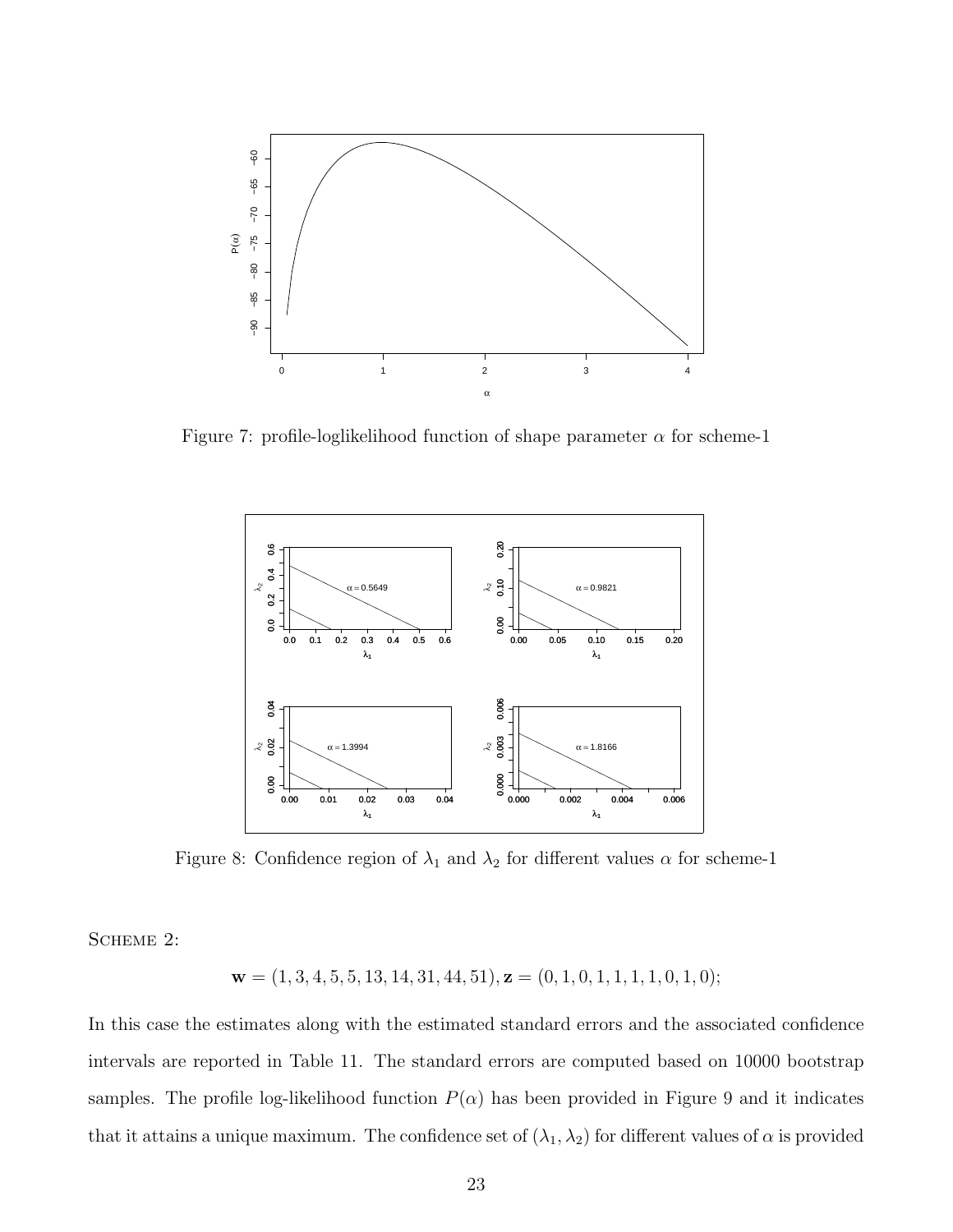in Figure 10 with  $\gamma=0.1$  and  $\gamma_1=\gamma_2.$ 

| Parameter   | MLE    |                         | AMLE   |                         |                |        | 90% Asymptotic CI 90% Bootstrap CI |        |
|-------------|--------|-------------------------|--------|-------------------------|----------------|--------|------------------------------------|--------|
|             |        | Estimate Standard error |        | Estimate Standard error | -LL            |        |                                    | UL     |
| $\alpha$    | 1.1740 | 0.3550                  | 1.1612 | 0.3464                  | 0.7533         | 1.5947 | 0.9105                             | 2.0364 |
| $\lambda_1$ | 0.0137 | 0.0128                  | 0.0142 | 0.0139                  |                | 0.0335 | 0.0012                             | 0.0369 |
| $\lambda_2$ | 0.0091 | 0.0092                  | 0.0095 | 0.0103                  | $\overline{0}$ | 0.0230 | 0.0007                             | 0.0253 |

Table 11: real data analysis(scheme-2)



Figure 9: profile-loglikelihood function of shape parameter  $\alpha$  for scheme-2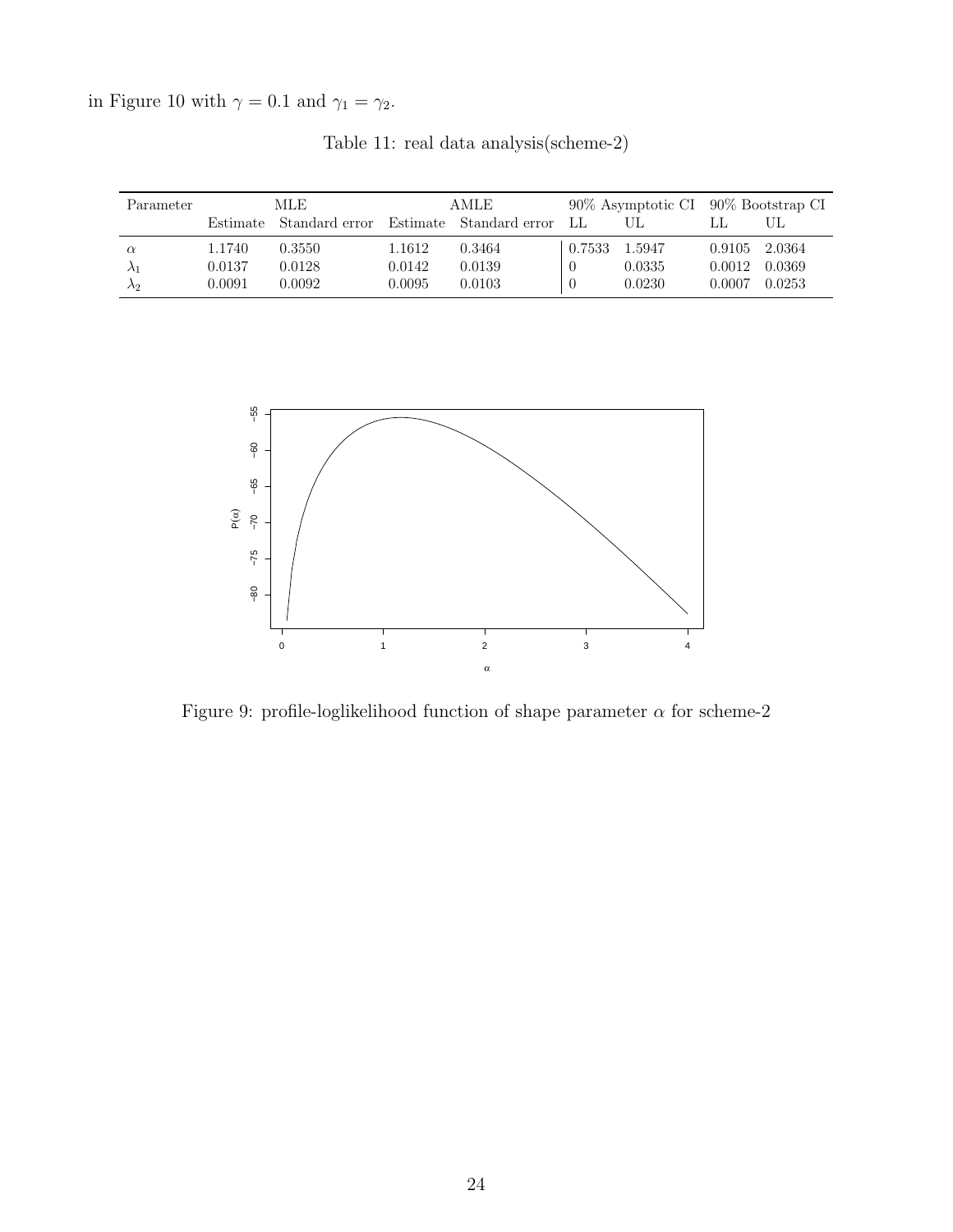

Figure 10: Confidence region of  $\lambda_1$  and  $\lambda_2$  for different values of  $\alpha$  for Scheme-2

## 7 Conclusion

In this paper we analyze the new joint progressive censoring (BJPC) for two populations. It is assumed that the lifetimes of the two populations follow Weibull distributions with the same shape parameter but different scale parameters. We have obtained the MLEs of the unknown parameters and since they cannot be obtained in explicit forms we have proposed to use AMLEs which can be obtained explicitly. Based on extensive simulation experiments it is observed that the performances of the MLEs and the AMLEs are very similar in nature. We have obtained the asymptotic and the bootstrap confidence intervals and it is observed that the asymptotic confidence intervals perform quite well even for small sample sizes. Further we have constructed an exact joint confidence region of the unknown model parameters and based on the expected volume of the joint confidence region we have proposed an objective function and it has been used to obtain optimum censoring scheme. Note that all the developments in this paper are mainly based on the classical approach. It will be important to develop the necessary Bayesian inference. It may be mentioned that in this paper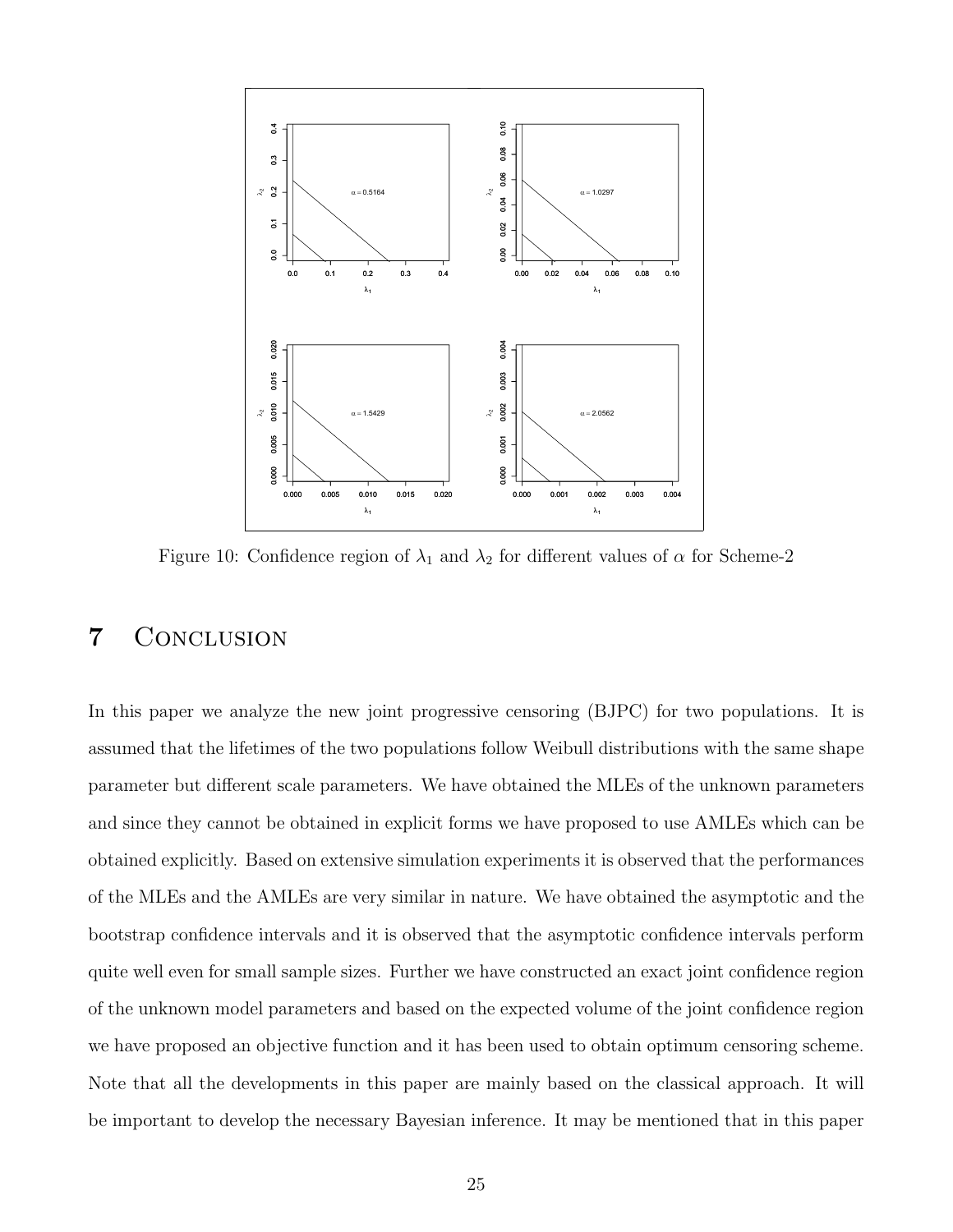we have considered the sample sizes to be equal from both the populations, although most of the results can be extended even when they are not equal.

# Acknowledgements

The authors would like to thank the unknown reviewers for their constructive suggestions which have helped to improve the paper significantly.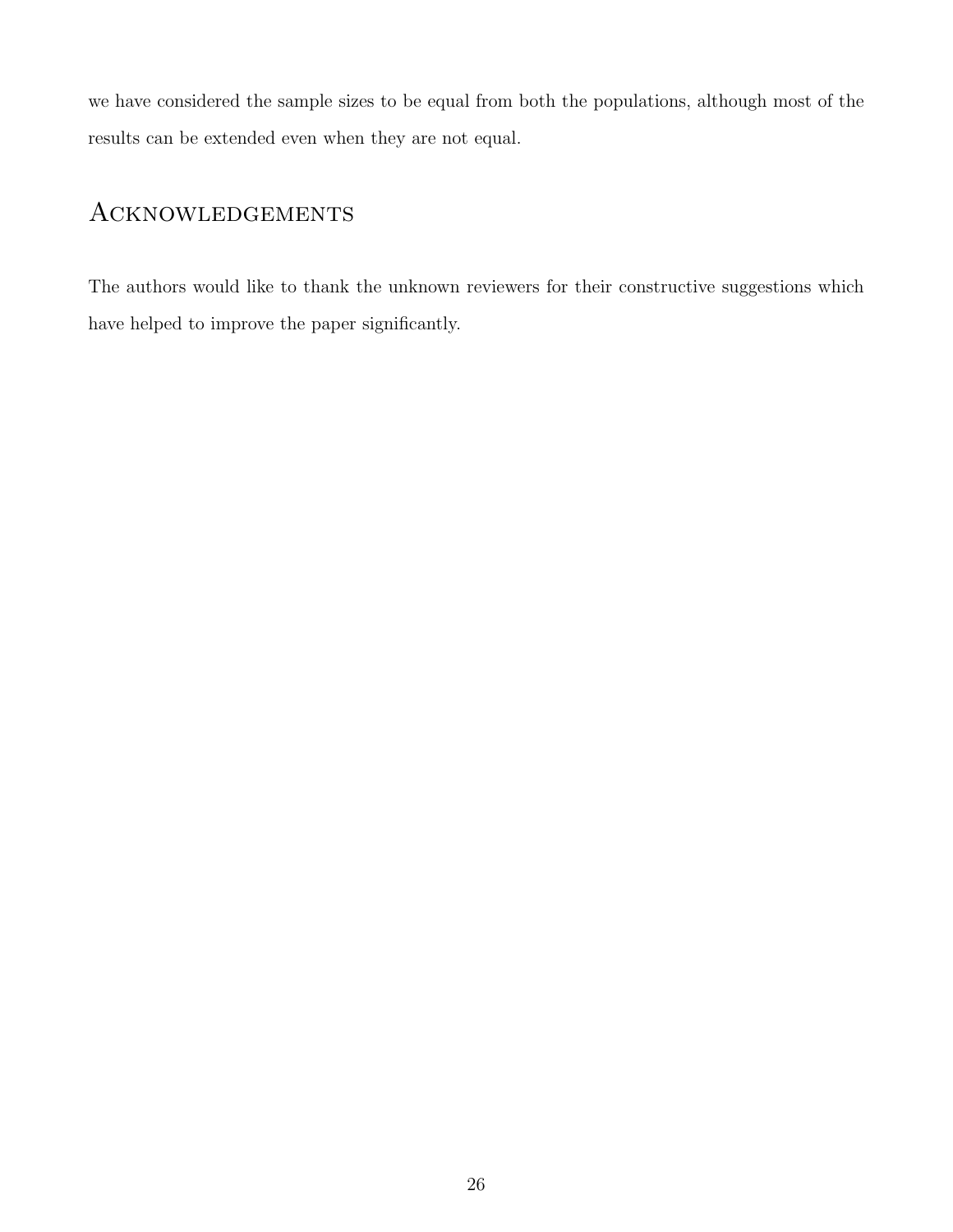# Appendix A

To show  $P(\alpha)$  is uni-modal:

$$
P(\alpha) \to -\infty \quad \text{as} \quad \alpha \to 0
$$
  
\n
$$
\lim_{\alpha \to \infty} P(\alpha) = -k \lim_{\alpha \to \infty} \frac{\left(\sum_{i=1}^{k-1} (R_i + 1) \ln(w_i) w_i^{\alpha} + (m - \sum_{i=1}^{k-1} (R_i + 1)) \ln(w_i) w_k^{\alpha}\right)}{\left(\sum_{i=1}^{k-1} (R_i + 1) w_i^{\alpha} + (m - \sum_{i=1}^{k-1} (R_i + 1)) w_k^{\alpha}\right)} + \sum_{i=1}^{k} \ln(w_i)
$$
  
\n
$$
= -k \ln(w_k) + \sum_{i=1}^{k} \ln(w_i)
$$
  
\n
$$
= \sum_{i=1}^{k} \ln(\frac{w_i}{w_k}) < 0
$$

 $\Rightarrow P(\alpha) \to -\infty$  as  $\alpha \to \infty$ . This concludes the MLE of  $\alpha$ ,  $\alpha^*$  is attained in  $(0, \infty)$ .

According to Balakrishnan and Kateri  $6$   $H(\alpha)$  is increasing function of  $\alpha$  and  $\frac{1}{\alpha}$  is decreasing in  $\alpha$  resulting unique solution of (8).

### Appendix B

Construction of  $B(\gamma)$ :

 $T_1(\alpha) \sim F_{2k-2,2}, P(F_{1-\gamma/2,2k-2,2} < T_1(\alpha) < F_{\gamma/2,2k-2,2}) = 1 - \gamma.$  As  $t_1(\alpha)$  is an increasing function of  $\alpha$  and  $\varphi(t)$  is the unique solution of  $t_1(\alpha) = t$ ,

$$
P(\varphi(F_{1-\gamma/2,2k-2,2}) < \alpha < \varphi(F_{\gamma/2,2k-2,2})) = 1 - \gamma
$$
\n
$$
\implies \qquad P(\varphi(F_{1-\gamma/2,2k-2,2}), < \alpha < \varphi(F_{\gamma/2,2k-2,2}) = 1 - \gamma.
$$

Construction of  $C(\gamma; \alpha)$ :

 $T_2 \sim \chi^2_{2k}$ , using (14) we obtain,  $P(\chi^2_{1-\gamma/2,2k} < 2(\lambda_1 + \lambda_2) \sum_{i=1}^k c_i W_i^{\alpha} < \chi^2_{\gamma/2,2k}) = 1 - \gamma$ .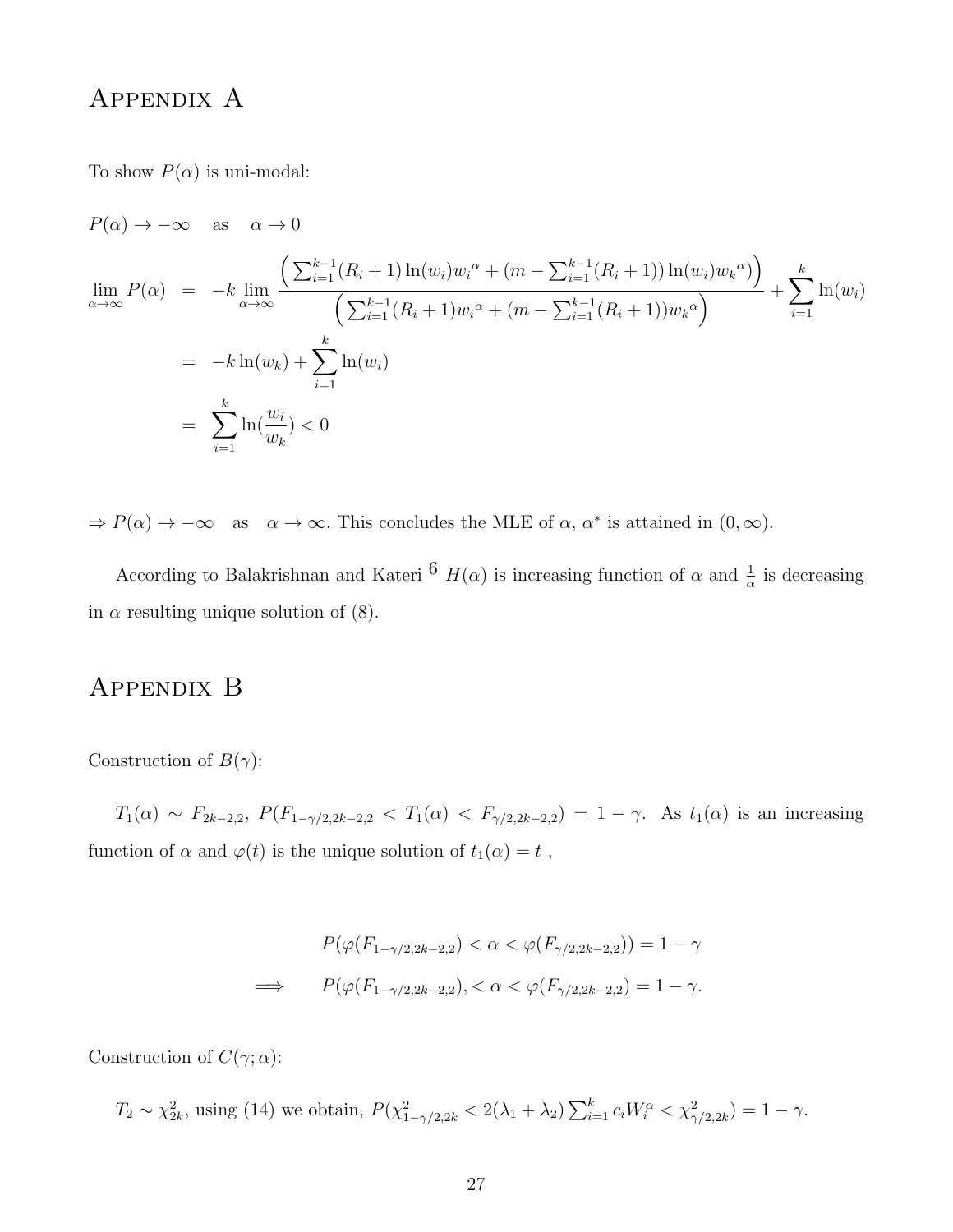Hence,

$$
P\left((\lambda_1, \lambda_2); \lambda_1 \ge 0, \lambda_2 \ge 0, \frac{\chi^2_{1-\gamma/2, 2k}}{2\sum_{i=1}^k c_i w_i^{\alpha}} < \lambda_1 + \lambda_2 < \frac{\chi^2_{\gamma/2, 2k}}{2\sum_{i=1}^k c_i w_i^{\alpha}}\right) = 1 - \gamma.
$$

 $\blacksquare$ 

## References

- [1] Ashour S, Eraki O. Parameter estimation for multiple Weibull populations under joint type-II censoring. International Journal of Advanced Statistics and Probability. 2014;2(2):102-107.
- [2] Balakrishnan N, Aggarwala R. (2000), Progressive censoring: theory, methods, and applications. Boston, U.S.A.: Birkhäuser; 2000.
- [3] Balakrishnan N, Cramer E. The art of progressive censoring. New York: Springer; 2014.
- [4] Balakrishnan N, Kannan N, Lin CT, Ng HKT. Point and interval estimation for Gaussian distribution, based on progressively Type-II censored samples. IEEE Transactions on Reliability. 2003;52(1):90-95.
- [5] Balakrishnan N, Kannan N, Lin CT, Wu SJS. (2004), Inference for the extreme value distribution under progressive Type-II censoring. Journal of Statistical Computation and Simulation. 2004;74(1):25-45.
- [6] Balakrishnan N, Kateri M. On the maximum likelihood estimation of parameters of Weibull distribution based on complete and censored data. Statistics  $\mathcal{B}$  Probability Letters. 2008;78(17):2971-2975.
- [7] Balakrishnan N, Rasouli A. Exact likelihood inference for two exponential populations under joint Type-II censoring. Computational Statistics & Data Analysis. 2008;52(5):2725-2738.
- [8] Balakrishnan N, Su F, Liu KY. Exact likelihood inference for k exponential populations under joint progressive Type-II censoring. Communications in Statistics-Simulation and Computation. 2015;44(4):902-923.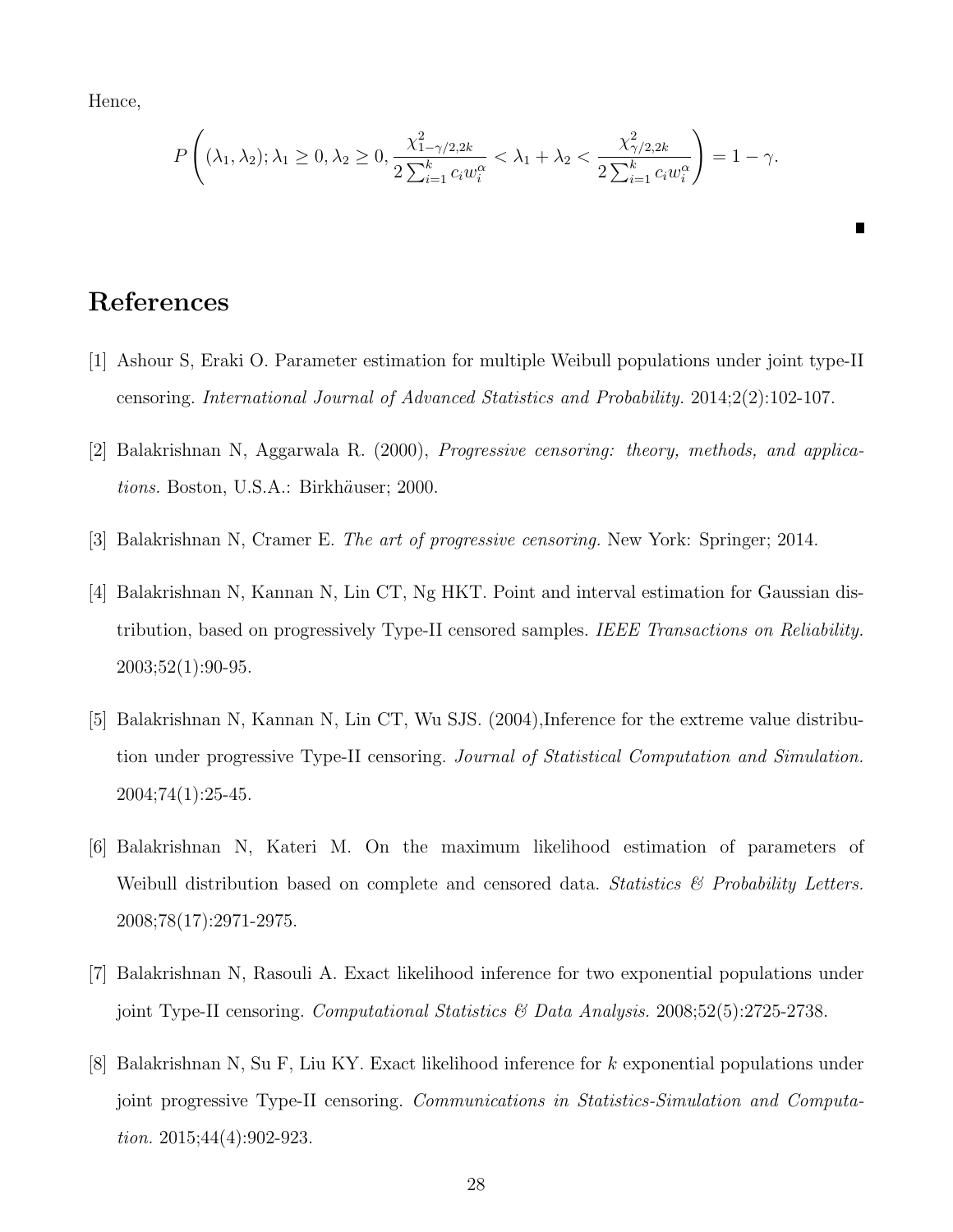- [9] Balakrishnan N, Varadan J. Approximate MLEs for the location and scale parameters of the extreme value distribution with censoring. IEEE Transactions on Reliability. 1991;40(2):146-151.
- [10] Burkschat M, Cramer E, Kamps U. On optimal schemes in progressive censoring. Statistics  $&$  probability letters. 2006;76(10):1032-1036.
- [11] Burkschat M, Cramer E, Kamps U. Optimality criteria and optimal schemes in progressive censoring. Communications in Statistics-Theory and Methods. 2007;36(7):1419-1431.
- [12] Doostparast M, Ahmadi MV, Ahmadi J. Bayes Estimation Based on Joint Progressive Type II Censored Data Under LINEX Loss Function. Communications in Statistics-Simulation and Computation. 2013;42(8):1865-1886.
- [13] Mondal S, Kundu D. A new two sample Type-II progressive censoring scheme. Communications in Statistics - Theory and Methods. 2018;1-20.
- [14] Mondal S, Kundu D. Point and Interval Estimation of Weibull Parameters Based on Joint Progressively Censored Data. Sankhya B. 2017;1-25.
- [15] Ng HKT, Chan PS, Balakrishnan N. Optimal progressive censoring plans for the Weibull distribution. Technometrics. 2004;46(4):470-481.
- [16] Pareek B, Kundu D, Kumar S. On progressively censored competing risks data for Weibull distributions. Computational Statistics  $\mathcal B$  Data Analysis. 2009:53(12):4083-4094.
- [17] Parsi S, Ganjali M, Farsipour NS. Conditional maximum likelihood and interval estimation for two Weibull populations under joint Type-II progressive censoring. Communications in Statistics-Theory and Methods. 2011;40(12):2117-2135.
- [18] Pradhan B, Kundu D. On progressively censored generalized exponential distribution. Test. 2009;18(3):497-515.